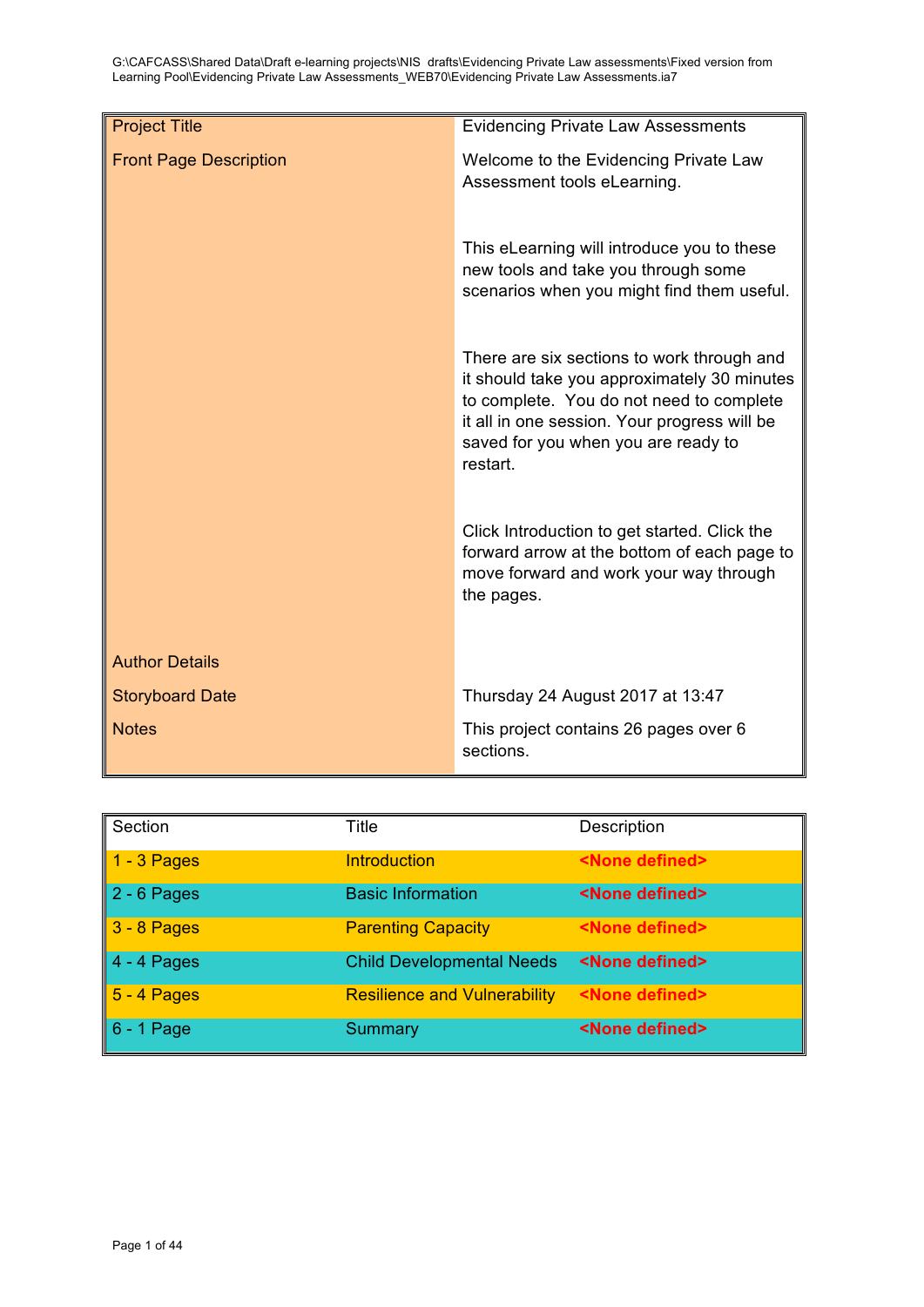| Section 1/6      | <b>Introduction</b>                     |
|------------------|-----------------------------------------|
| Template         | <b>Text with graphic</b>                |
| $\vert$ Page 1/3 | What are the tools? When do I use them? |

| <b>Text</b>    | The evidencing private law assessment<br>tools are a group of tools which can be<br>used as part of the work after first hearing<br>process to help practitioners show why they<br>have come to particular descisions about a<br>case. |
|----------------|----------------------------------------------------------------------------------------------------------------------------------------------------------------------------------------------------------------------------------------|
|                | This section briefly introduces the process<br>for using the tools, the reason they were<br>developed and how they can be of use to<br>practitioners.                                                                                  |
|                | Please click forward arrow to continue.                                                                                                                                                                                                |
| Image Name     | 1.1_Intro_picture.jpg                                                                                                                                                                                                                  |
| Image Alt Text |                                                                                                                                                                                                                                        |
| Image Effect   | <none></none>                                                                                                                                                                                                                          |
| Image Layout   | $<$ None $>$                                                                                                                                                                                                                           |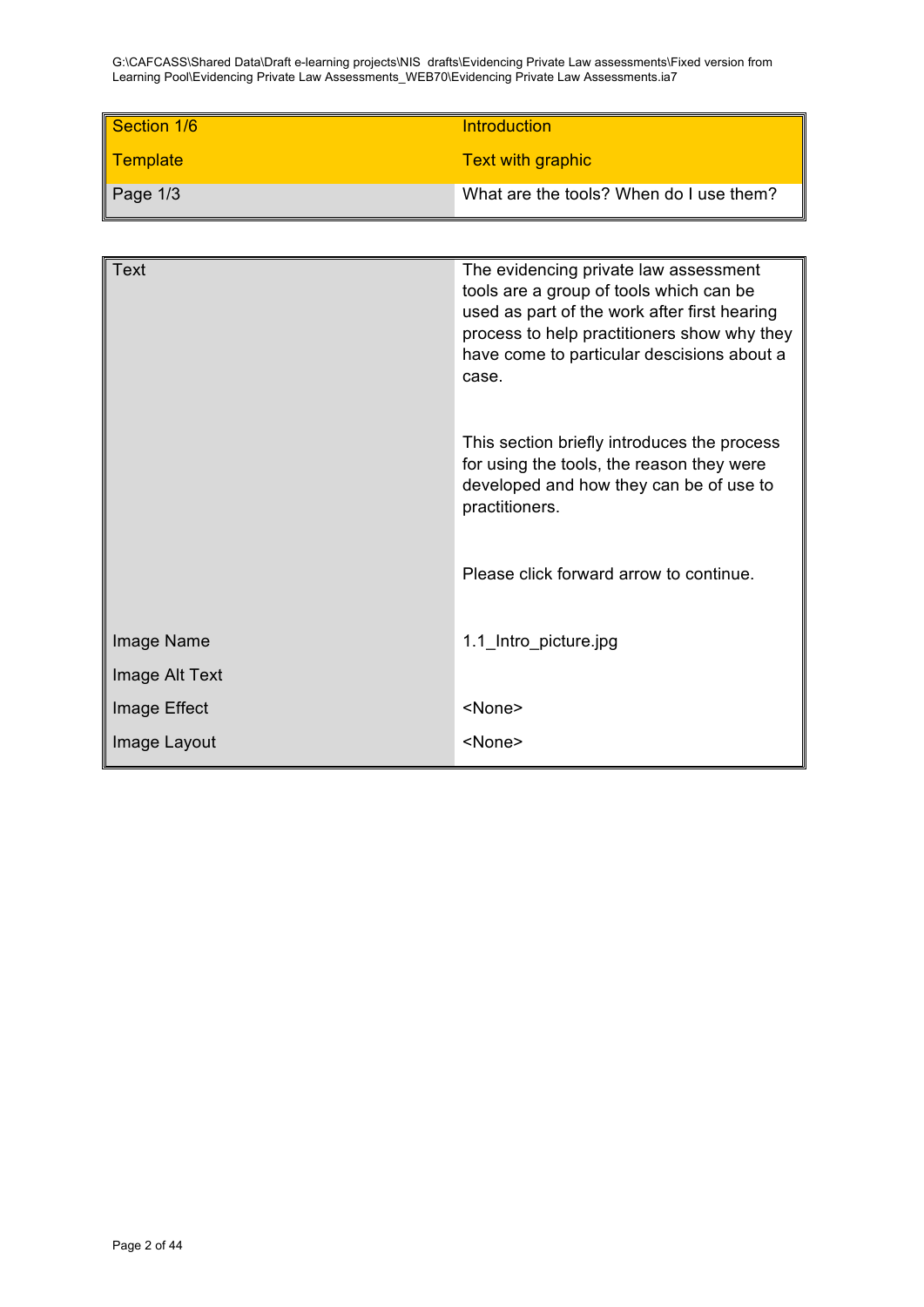| Section 1/6 | Introduction      |
|-------------|-------------------|
| Template    | Text with graphic |
| Page $2/3$  | The Process       |
|             |                   |

| This is the process from start to finish |
|------------------------------------------|
| The process 4.png                        |
|                                          |
| <none></none>                            |
| Text on Top                              |
|                                          |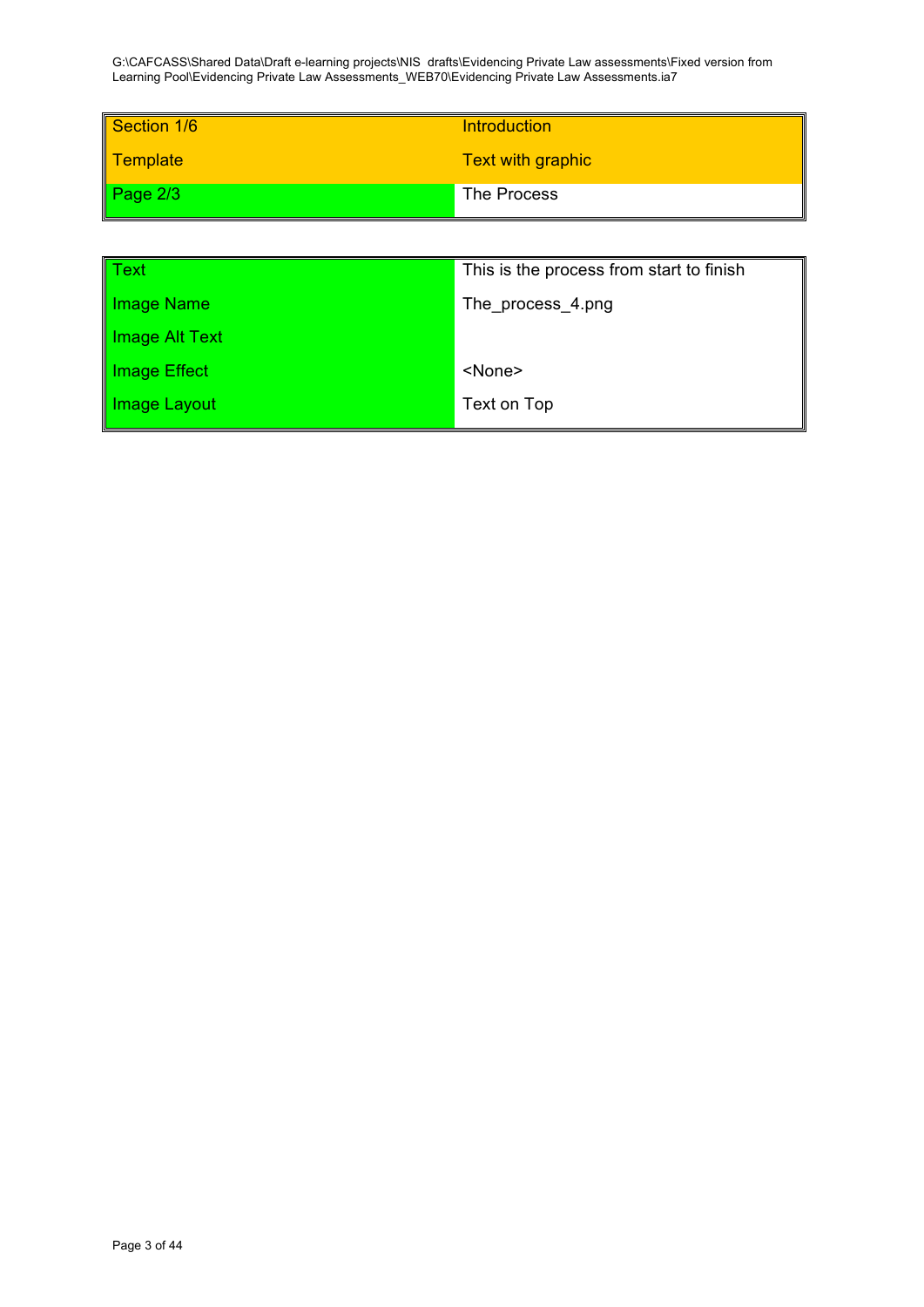| Section 1/6 | <b>Introduction</b>                                            |
|-------------|----------------------------------------------------------------|
| Template    | Clickable graphic                                              |
| Page 3/3    | Why do Cafcass want to use standardised<br>tools in reporting? |

| <b>Text</b>    | The overall aim of using standardised<br>reporting is to make it easier for you to<br>analyse evidence and write your reports.<br>All the tools should complement but not<br>replace the use of questions, listening and<br>observing. Please click on each picture<br>below to see the benefits. |
|----------------|---------------------------------------------------------------------------------------------------------------------------------------------------------------------------------------------------------------------------------------------------------------------------------------------------|
| Image Name     | 1.3_Benefits_picture.jpg                                                                                                                                                                                                                                                                          |
| Image Alt Text |                                                                                                                                                                                                                                                                                                   |
| Hot Spot       | <b>Display Text</b>                                                                                                                                                                                                                                                                               |
| 1.             | Assessment tools help you to gather and<br>analyse information                                                                                                                                                                                                                                    |
| 2.             |                                                                                                                                                                                                                                                                                                   |
|                | Standardised assessment tools have<br>already been tested and can, therefore, be<br>used with confidence.                                                                                                                                                                                         |
| 3.             |                                                                                                                                                                                                                                                                                                   |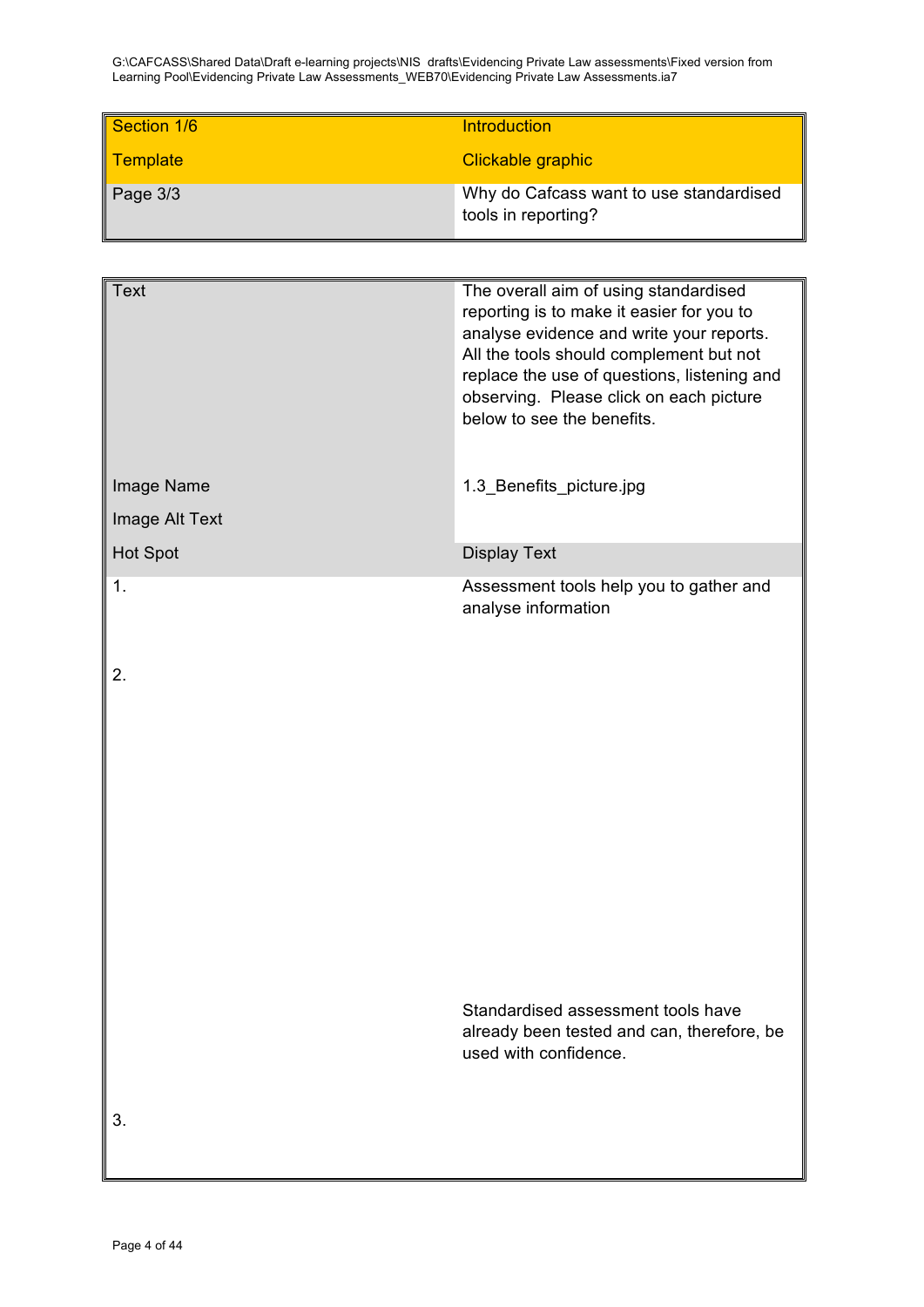Using tools to gather information during interviews provides structure, focus and greater clarity and transparency of outcomes

4. Service users can be asked to self-assess using the tools and this can promote a sense of being more involved in the assessment.

5.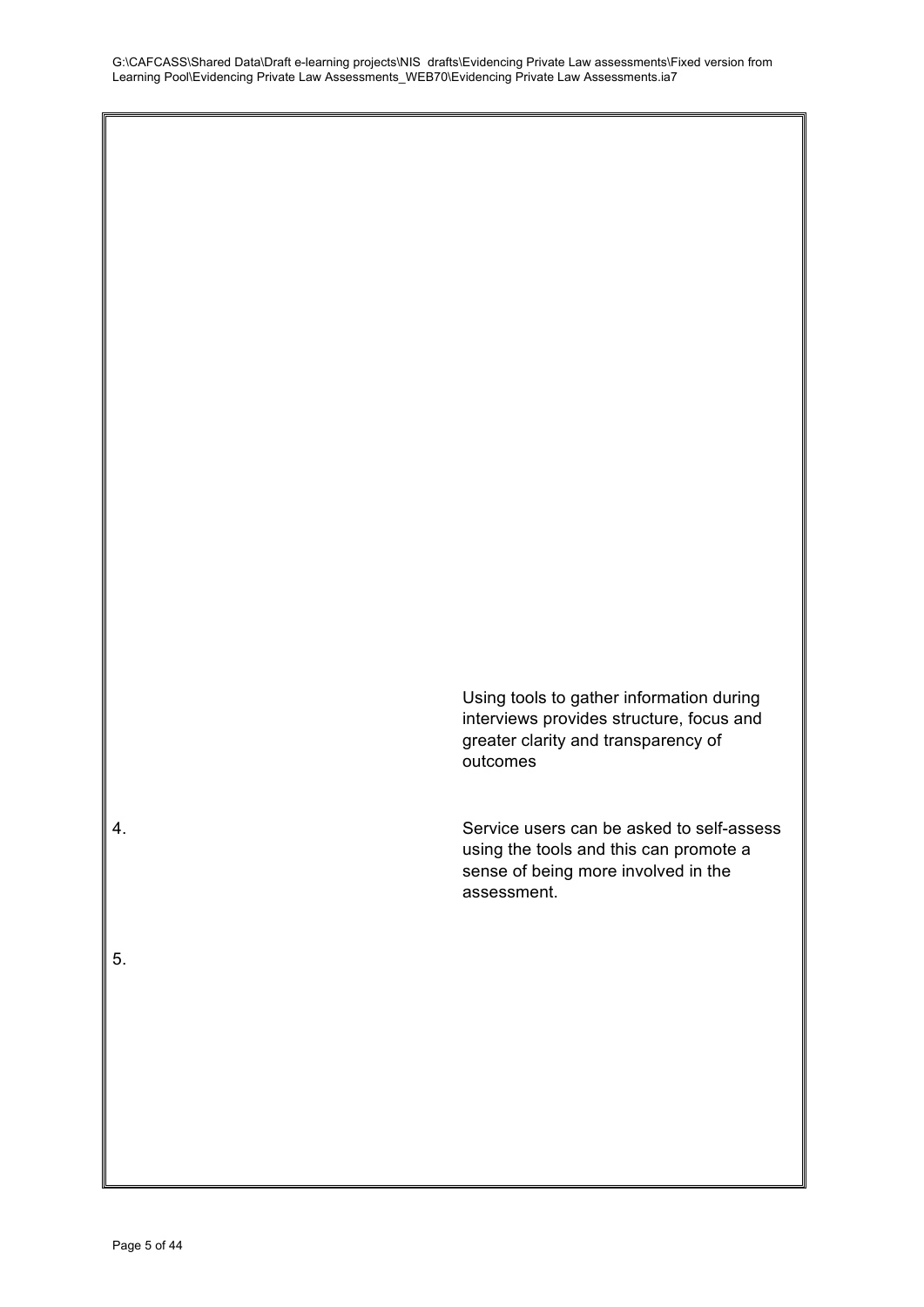> Some of the tools are used to analyse the information gathered after the interview. This provides you with the opportunity to transform the quality of analysis in reports.

Good use of the tools increases the opportunity for recommendations to be conclusive, for addendums to be avoided, for attendances at final hearings to be limited and for provision of credible and convincing verbal evidence if required.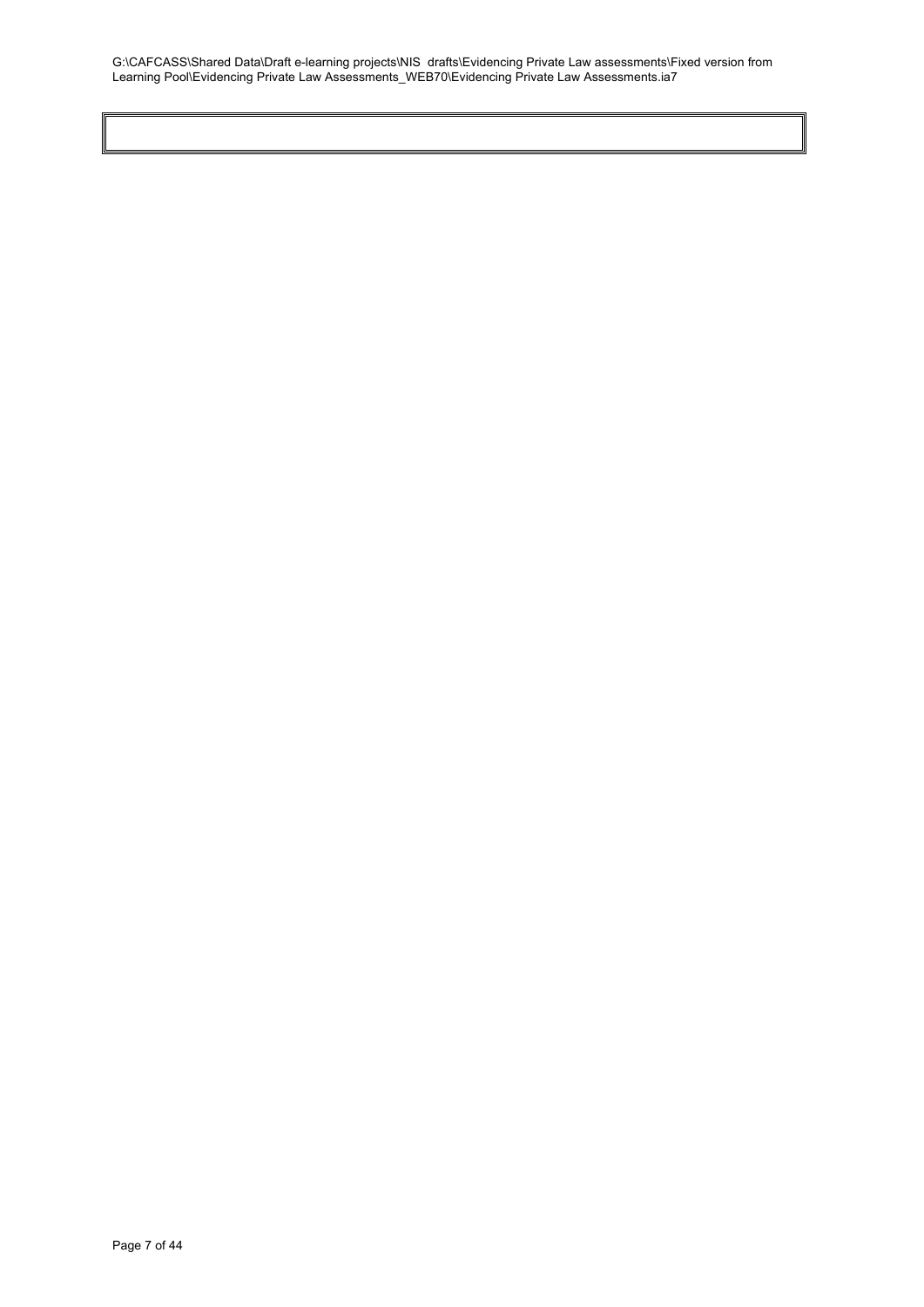| Section 2/6 | <b>Basic Information</b>              |
|-------------|---------------------------------------|
| Template    | Hot text                              |
| Page $1/6$  | What are the Basic Information tools? |

| Text                                                   | Please click on the text below for a brief<br>description of each tool. You will always<br>need to use the first three tools in your<br>interviews with parents. |
|--------------------------------------------------------|------------------------------------------------------------------------------------------------------------------------------------------------------------------|
|                                                        | These are all found on the intranet, on the<br><b>Tools for Evidencing Informed Practice</b><br>page, within Section A of the matrix.                            |
|                                                        | Click the forward arrow to continue                                                                                                                              |
| <b>Hot Text</b>                                        | <b>Display Text</b>                                                                                                                                              |
| Background to the application                          | A standard set of introductory questions<br>which establish previous and current<br>care/contact arrangements                                                    |
| Tool for parental concerns about their child           | Includes questions to establish what risk<br>and harm issues the parents feel may be<br>present                                                                  |
| Tool for review of family and environmental<br>factors | Use this tool to discuss non-party adults,<br>housing, location, amenities, etc.                                                                                 |
| Tool for criminal history                              | If WTFH has indicated any criminal history,<br>use this tool to establish the relevance to<br>the child of the offending behaviour                               |
|                                                        | <none defined=""></none>                                                                                                                                         |
|                                                        | <none defined=""></none>                                                                                                                                         |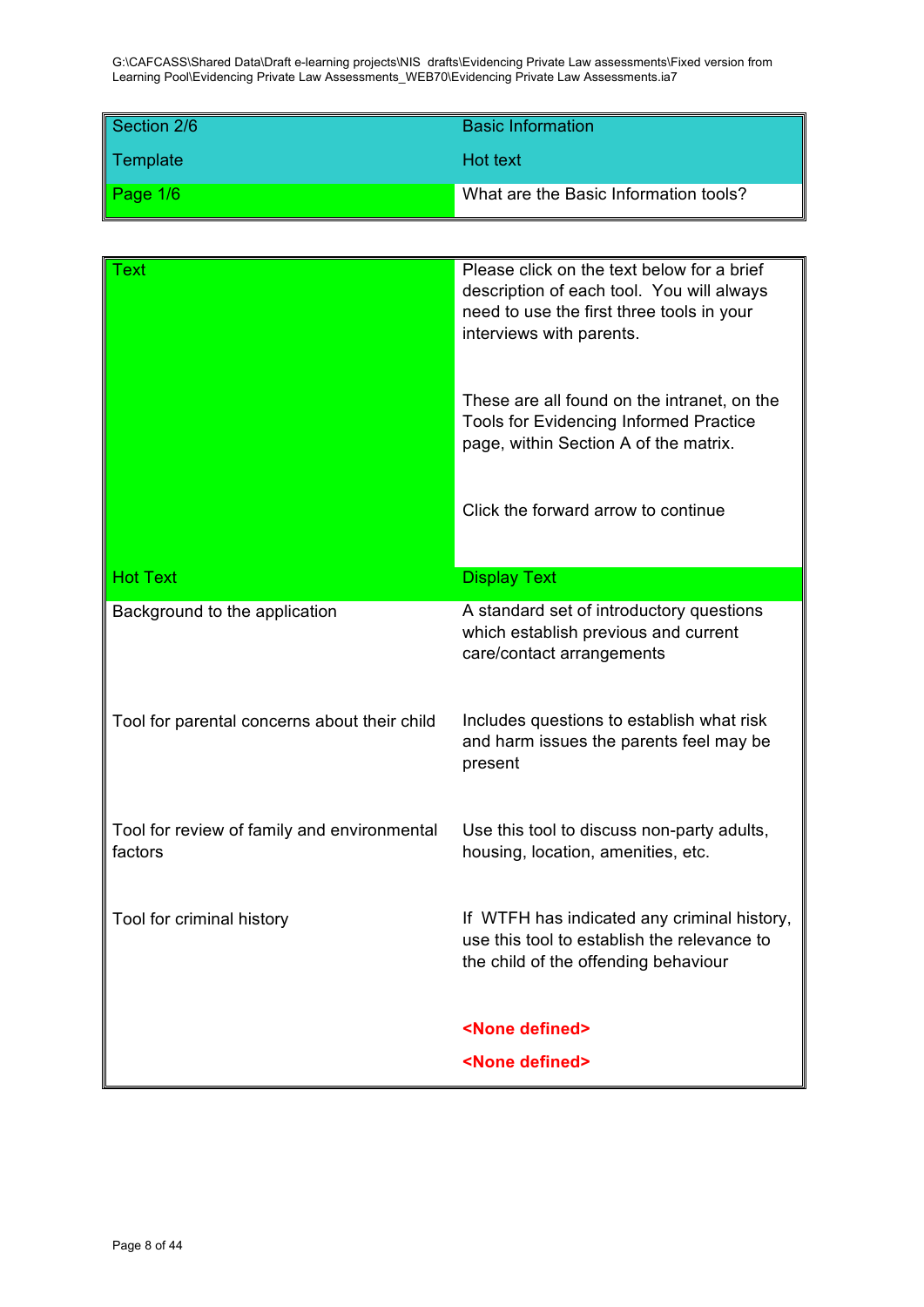| Section 2/6 | <b>Basic Information</b> |
|-------------|--------------------------|
| Template    | Clickable graphic        |
| Page $2/6$  | Meet the Charlton family |

| <b>Text</b>     | Let's meet the family whose story we are<br>going to be looking at throughout this<br>eLearning. Click on the pictures below to<br>find out who they are. |
|-----------------|-----------------------------------------------------------------------------------------------------------------------------------------------------------|
| Image Name      | All_together.jpg                                                                                                                                          |
| Image Alt Text  |                                                                                                                                                           |
| <b>Hot Spot</b> | <b>Display Text</b>                                                                                                                                       |
| 1.              | Marie Charlton, 34 years old                                                                                                                              |
| 2.              | Polly Charlton, 6 years old                                                                                                                               |
| 3.              | Peter Charlton, 12 years old                                                                                                                              |
| 4.              | And finally Dave Charlton, 37 years old                                                                                                                   |
|                 |                                                                                                                                                           |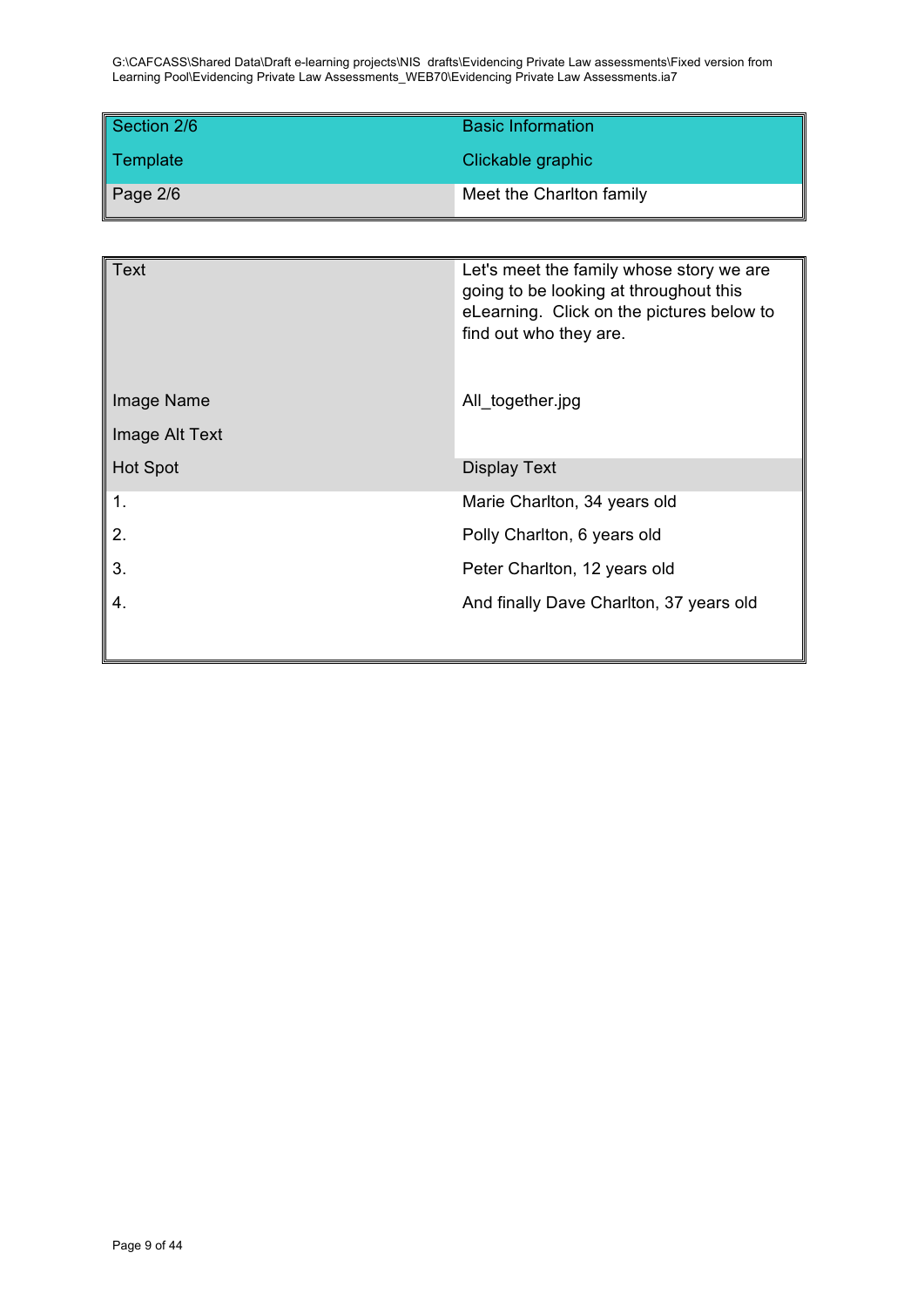| Section 2/6 | <b>Basic Information</b> |
|-------------|--------------------------|
| Template    | Text with graphic        |
| Page $3/6$  | This is their story      |

| Text                  | Dave and Marie's relationship developed<br>quickly. They met when they were in their<br>early twenties, on a night out. Six months<br>later, Marie fell pregnant. They had both<br>grown up in a single-parent household so<br>were determined to stick together to raise<br>their child. They moved in together and a<br>few months later, their son Peter was born.                                                                 |
|-----------------------|---------------------------------------------------------------------------------------------------------------------------------------------------------------------------------------------------------------------------------------------------------------------------------------------------------------------------------------------------------------------------------------------------------------------------------------|
|                       | Five years passed and, although the couple<br>had their fair share of arguments, they got<br>on with day-to-day life with little complaint.<br>As the time for Peter to attend primary<br>school full-time loomed, Marie was<br>overjoyed to discover that she was<br>pregnant again. Polly was born just before<br>Peter's 6th birthday and he took great pride<br>in admiring his early birthday present; his<br>new little sister. |
| <b>Image Name</b>     | 2.3_Couple_looking_happy2.PNG                                                                                                                                                                                                                                                                                                                                                                                                         |
| <b>Image Alt Text</b> | Couple with baby looking happy                                                                                                                                                                                                                                                                                                                                                                                                        |
| <b>Image Effect</b>   | <none></none>                                                                                                                                                                                                                                                                                                                                                                                                                         |
| <b>Image Layout</b>   | <b>Text Wrap Right</b>                                                                                                                                                                                                                                                                                                                                                                                                                |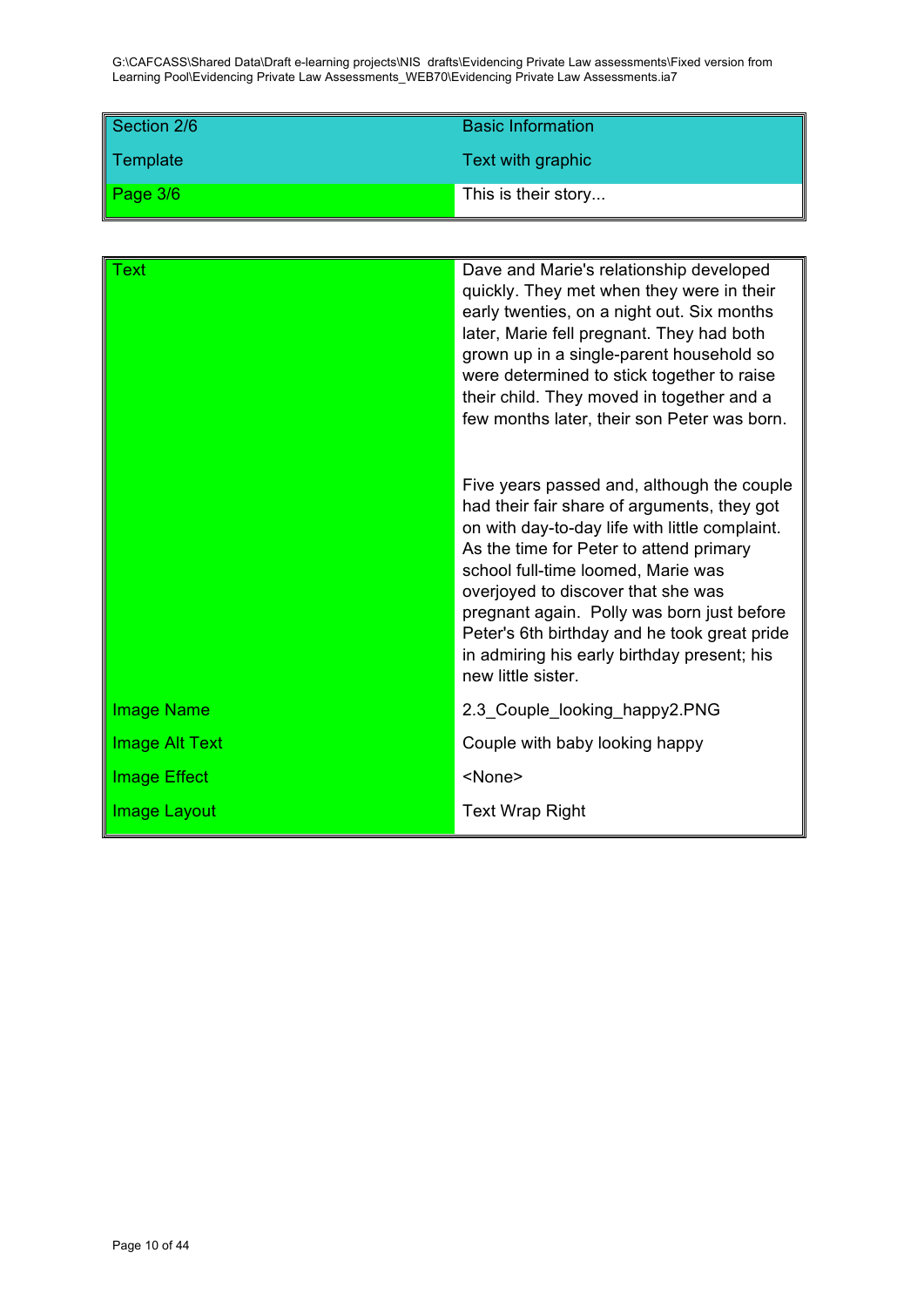| Section 2/6 | <b>Basic Information</b> |
|-------------|--------------------------|
| Template    | Text with graphic        |
| Page $4/6$  | The story continues      |

| <b>Text</b>    | From this point, however, the cracks in<br>Dave and Marie's relationship deepened.<br>Over the forward arrow 6 years, their<br>arguments became increasingly frequent<br>and their tempers more volatile. The<br>situation came to a head when neighbours<br>called the police - the couple were<br>screaming at each other in the street and<br>the fight was becoming physical. On this<br>evening, Dave was taken in a police car to<br>his brother's house where he spent the<br>night; he hasn't returned to the marital<br>home since.<br>Marie still lives in the family home with<br>Peter and Polly. Dave is living in a rented<br>flat. |
|----------------|---------------------------------------------------------------------------------------------------------------------------------------------------------------------------------------------------------------------------------------------------------------------------------------------------------------------------------------------------------------------------------------------------------------------------------------------------------------------------------------------------------------------------------------------------------------------------------------------------------------------------------------------------|
| Image Name     | 2.4 couple looking angry and miserable.<br>png                                                                                                                                                                                                                                                                                                                                                                                                                                                                                                                                                                                                    |
| Image Alt Text | Couple looking angry and miserable                                                                                                                                                                                                                                                                                                                                                                                                                                                                                                                                                                                                                |
| Image Effect   | <none></none>                                                                                                                                                                                                                                                                                                                                                                                                                                                                                                                                                                                                                                     |
| Image Layout   | <b>Text Wrap Right</b>                                                                                                                                                                                                                                                                                                                                                                                                                                                                                                                                                                                                                            |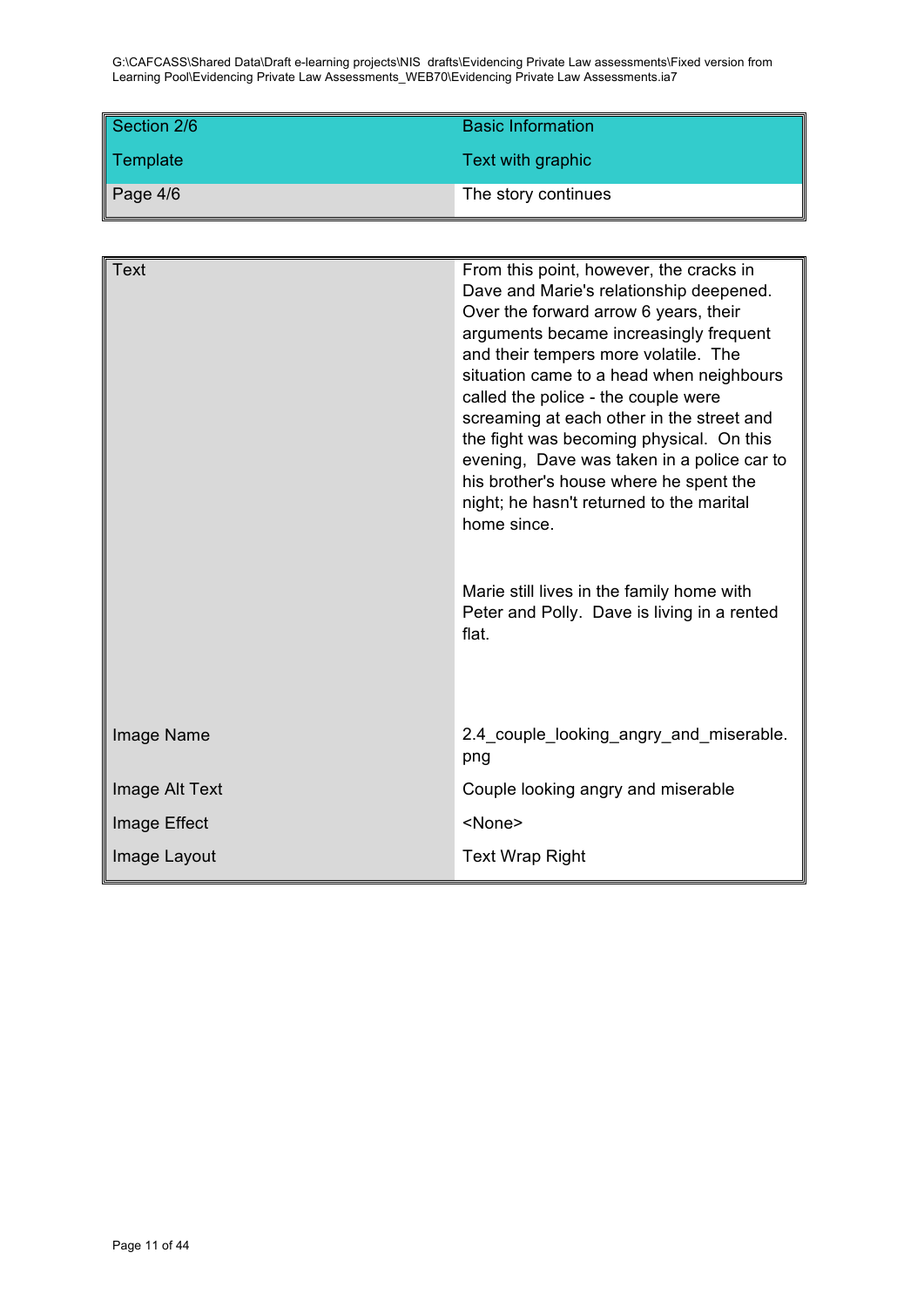| Section 2/6 | <b>Basic Information</b>                                  |
|-------------|-----------------------------------------------------------|
| Template    | Text with graphic                                         |
| Page 5/6    | What we learnt about the Charlton family<br>from the WTFH |

| Text                | A Section 7 report is required regarding<br>residence and contact.                                                                              |
|---------------------|-------------------------------------------------------------------------------------------------------------------------------------------------|
|                     | Father and mother separated in May 2013.                                                                                                        |
|                     | They are married and divorce proceedings<br>are in progress.                                                                                    |
|                     | Father left the family home following a<br>domestic violence incident at the time of<br>separation.                                             |
|                     | Father now lives alone in rented<br>accommodation.                                                                                              |
|                     | Police checks reveal father to have a<br>caution for common assault for the incident<br>in May 13.                                              |
|                     | Mother also says that father uses cannabis.                                                                                                     |
|                     | Father is concerned about mother's alcohol<br>misuse.                                                                                           |
|                     | No further convictions.                                                                                                                         |
|                     | Mother not known to Police                                                                                                                      |
|                     | Enhanced checks show 6 call outs for<br>arguments between the couples over a 5<br>year period.                                                  |
|                     | Local Authority checks show that advice<br>had been given regarding domestic<br>violence on 3 occasions following referrals<br>from the Police. |
| <b>Image Name</b>   | 2.5_WTFH_pic_2.jpg                                                                                                                              |
| Image Alt Text      |                                                                                                                                                 |
| <b>Image Effect</b> | <none></none>                                                                                                                                   |
| Image Layout        | <none></none>                                                                                                                                   |
|                     |                                                                                                                                                 |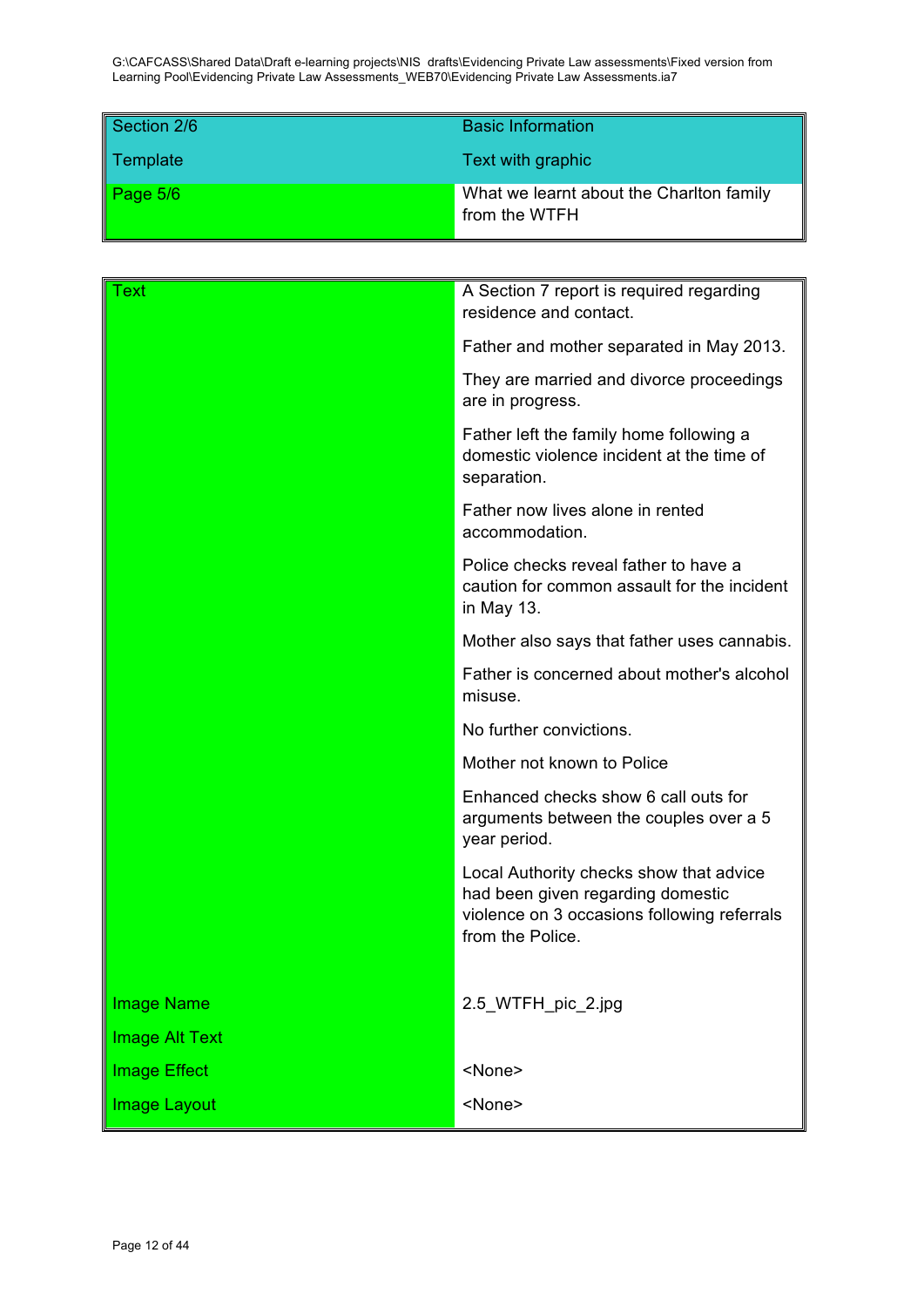| Section 2/6 | <b>Basic Information</b>                                                  |
|-------------|---------------------------------------------------------------------------|
| Template    | Drag and drop                                                             |
| Page 6/6    | Which tools would you use during my first<br>interviews with the parents? |

| Question                  | Which of the Basic Information tools do you<br>think you would need to use for your first<br>interviews with Dave and Marie? Please<br>drag and drop the tools you think you would<br>need into the box on the left hand side.                                                                       |
|---------------------------|------------------------------------------------------------------------------------------------------------------------------------------------------------------------------------------------------------------------------------------------------------------------------------------------------|
| 4 Drag Items              |                                                                                                                                                                                                                                                                                                      |
| Drag Item 1               | Background to the application                                                                                                                                                                                                                                                                        |
| Drag Picture 1            |                                                                                                                                                                                                                                                                                                      |
| Drop Position 1           | Position 1                                                                                                                                                                                                                                                                                           |
| Drag Item 2               | Tool for parental concerns about their child                                                                                                                                                                                                                                                         |
| Drag Picture 2            |                                                                                                                                                                                                                                                                                                      |
| <b>Drop Position 2</b>    | Position 1                                                                                                                                                                                                                                                                                           |
| Drag Item 3               | Tool for review of family and environmental<br>factors                                                                                                                                                                                                                                               |
| Drag Picture 3            |                                                                                                                                                                                                                                                                                                      |
| Drop Position 3           | Position 1                                                                                                                                                                                                                                                                                           |
| Drag Item 4               | Tool for criminal history                                                                                                                                                                                                                                                                            |
| Drag Picture 4            |                                                                                                                                                                                                                                                                                                      |
| Drop Position 4           | Position 1                                                                                                                                                                                                                                                                                           |
| <b>Number of Attempts</b> | <not known=""></not>                                                                                                                                                                                                                                                                                 |
| <b>Feedback Correct</b>   | That is correct. You will need all four of the<br>Basic Information Tools for this case. The<br>first three are standard for all cases and as<br>it was identified in the WTFH that Dave<br>does have a criminal history, you will need<br>the Criminal History tool to investigate this<br>further. |
| <b>Feedback Incorrect</b> | Sorry, that's not quite right. Please try<br>again.                                                                                                                                                                                                                                                  |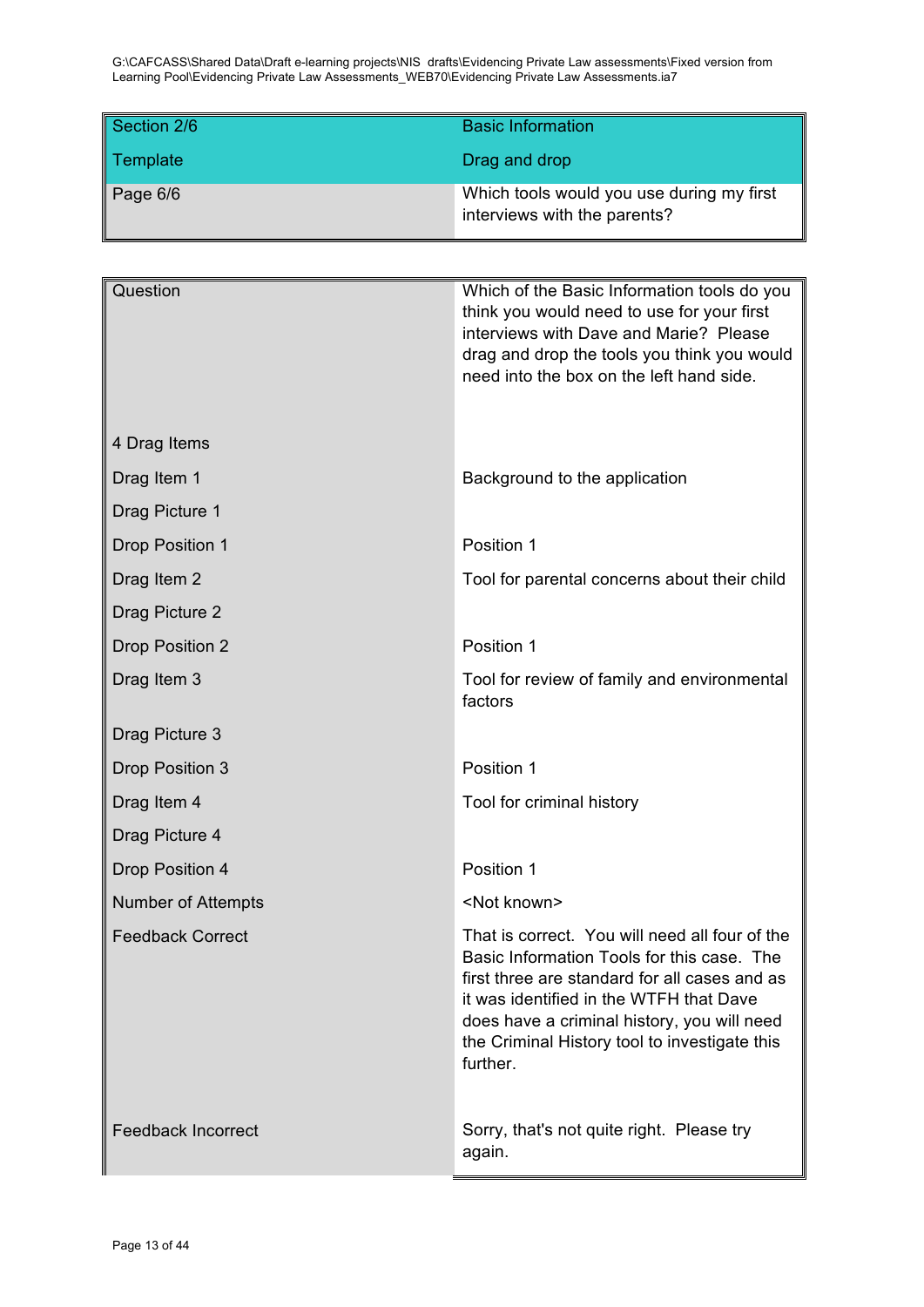| <b>Final Feedback Incorrect</b> | Sorry, you are still not quite right. You will<br>need all four of the Basic Information Tools<br>for this case. The first three are standard<br>for all cases and as it was identified in the<br>WTFH that Dave does have a criminal<br>history, you will need the Criminal History<br>tool to investigate this further. |
|---------------------------------|---------------------------------------------------------------------------------------------------------------------------------------------------------------------------------------------------------------------------------------------------------------------------------------------------------------------------|
| <b>Assessment Question</b>      | No                                                                                                                                                                                                                                                                                                                        |

ľ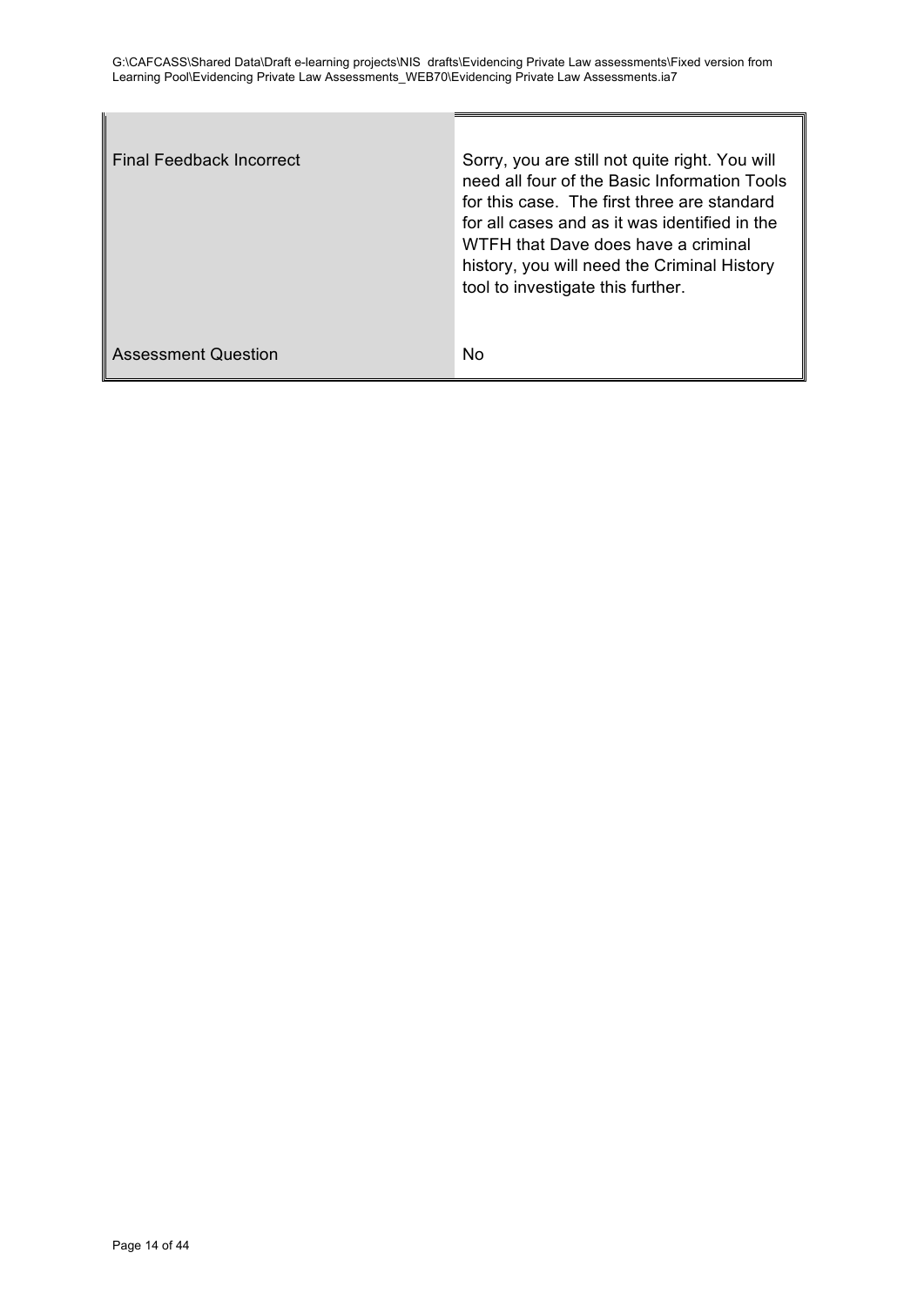| Section 3/6     | <b>Parenting Capacity</b>                          |
|-----------------|----------------------------------------------------|
| <b>Template</b> | Clickable graphic                                  |
| Page 1/8        | Tools you can use before or during an<br>interview |

| Text                                             | There are 5 tools which you can use to gain<br>information which will help you to assess<br>parenting capacity. These tools can all be<br>used before an interview to assess the<br>information you already know or in an<br>interview to help you find out further<br>information. As well as being useful for<br>information gathering, they will also help<br>you to analyse your findings.<br>These are all found on the intranet, on the |
|--------------------------------------------------|-----------------------------------------------------------------------------------------------------------------------------------------------------------------------------------------------------------------------------------------------------------------------------------------------------------------------------------------------------------------------------------------------------------------------------------------------|
|                                                  | Tools for Evidencing Informed Practice<br>page, within Section C of the matrix.                                                                                                                                                                                                                                                                                                                                                               |
|                                                  | Click on the words below to learn more<br>about each one. Be sure to scroll to the<br>bottom of the page. When you have<br>finished click forward arrow to go to the<br>forward arrow page.                                                                                                                                                                                                                                                   |
| <b>Image Name</b>                                | 3.2_smaller.png                                                                                                                                                                                                                                                                                                                                                                                                                               |
| <b>Image Alt Text</b>                            | 5 blocks with the names of the tools in each<br>one.                                                                                                                                                                                                                                                                                                                                                                                          |
| <b>Hot Spot</b>                                  | <b>Display Text</b>                                                                                                                                                                                                                                                                                                                                                                                                                           |
| 1. Domestic Violence what do we need to<br>know? | Domestic Violence: What do we need to<br>know?                                                                                                                                                                                                                                                                                                                                                                                                |
|                                                  | This tool is a simple list of questions which<br>you can work through with someone in an<br>interview. It will help you to clarify the<br>nature of the violence, the frequency, if the<br>children have witnessed it and potential<br>vulnerabilities of the victim/abuser.                                                                                                                                                                  |
|                                                  | This can be used with both parties to cross<br>reference incidents and consider each                                                                                                                                                                                                                                                                                                                                                          |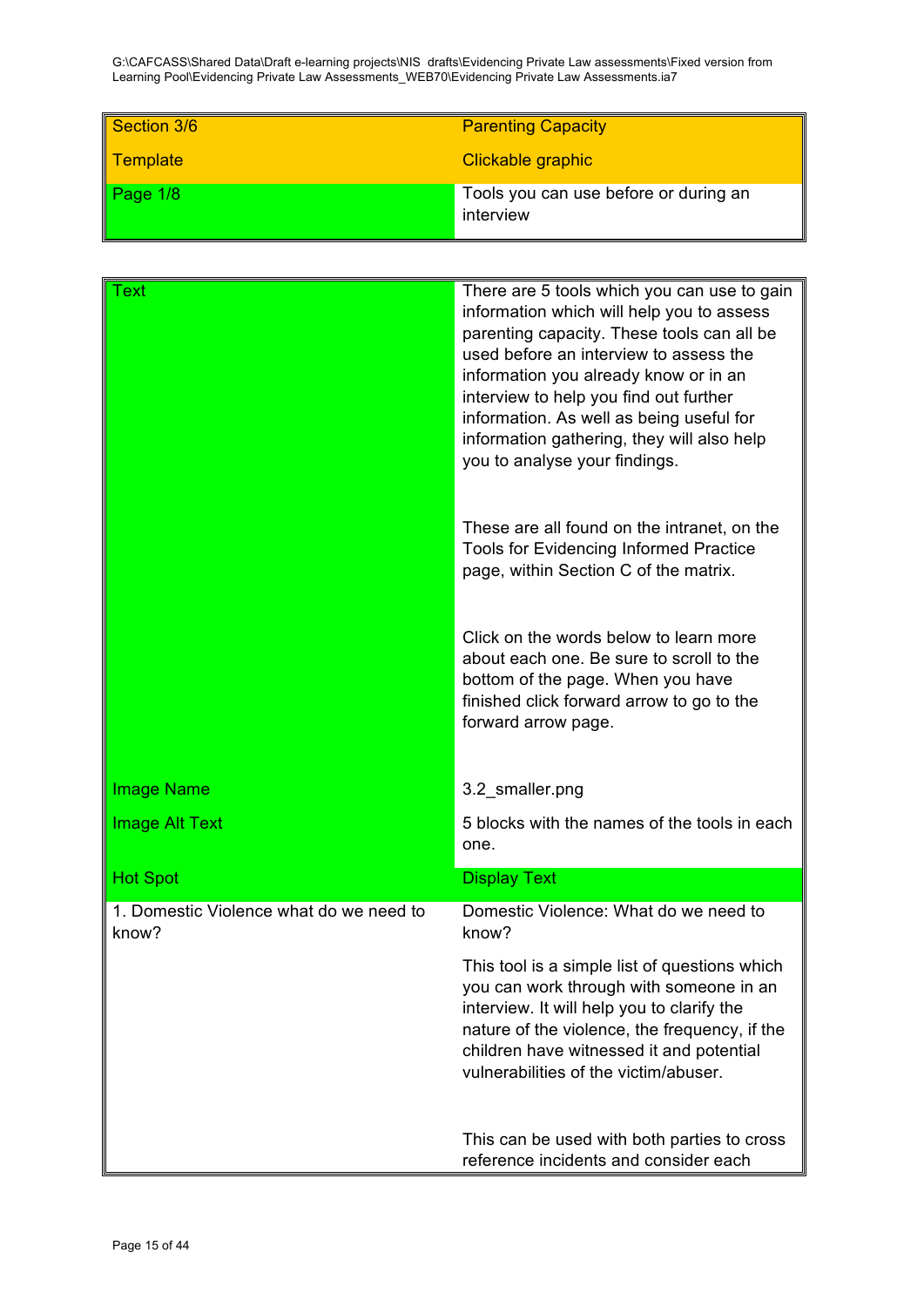adults perception of domestic abuse.

2. CAADA DASH

### CAADA DASH

This tool is designed to be used if domestic abuse is current in a relationship. It is used primarily to see if a referral to MARAC (Multi Agency Risk Assessment Conference) is needed.

# 3. SCODA Assessment for Parental Drug Misuse

SCODA Assessment for Parental Drug Misuse

This tool should be used in an interview to gather evidence which you can then assess.

It outlines the 7 key domains which drug misuse can cause risk. In each domain you can score how much of a problem each parent(s) poses due to their drug misuse.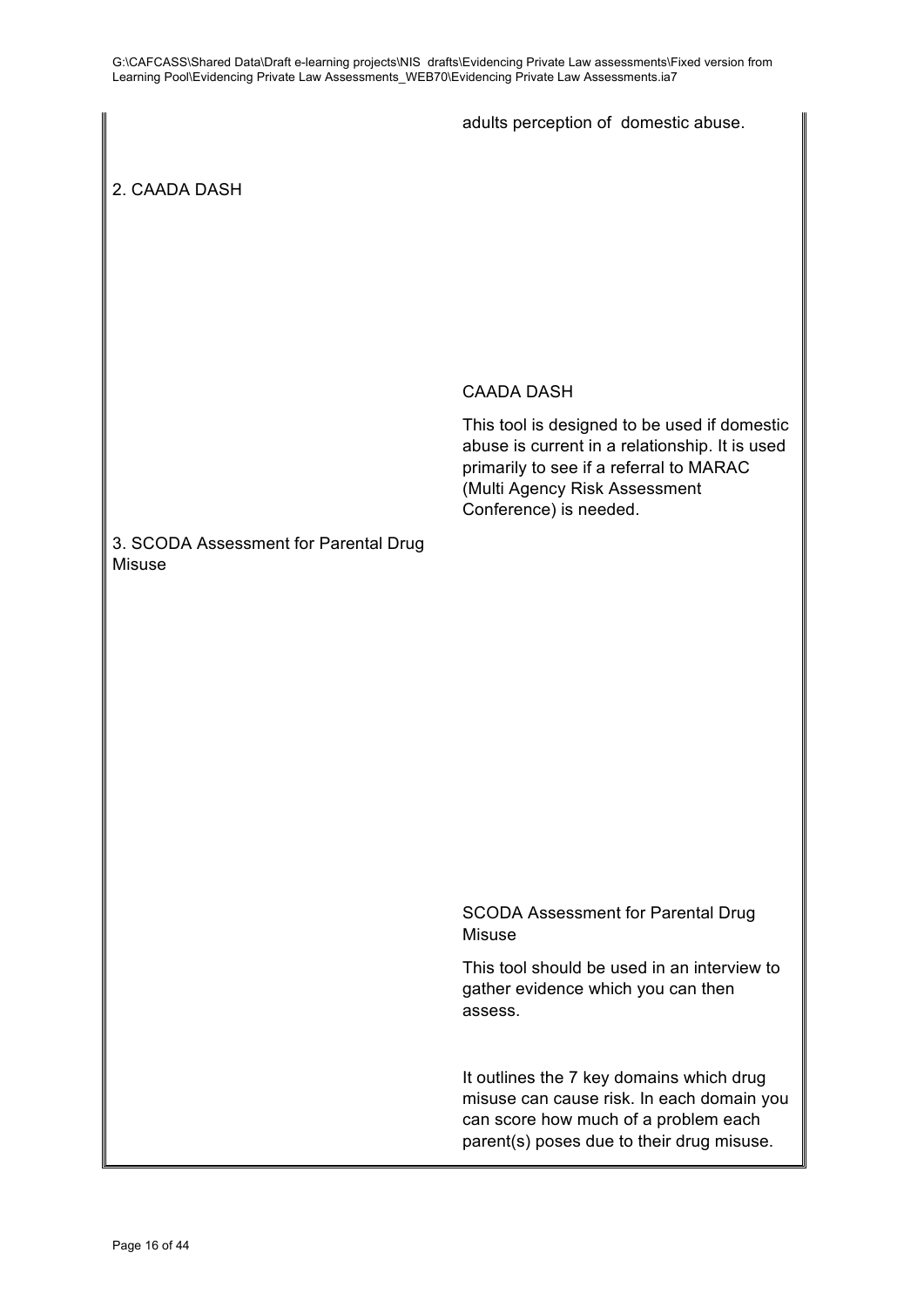There is space at the end of each section for comments to summarise what you've found.

This should be completed with the parent(s) if possible. You can also consult others to verify claims they have made e.g. drug use support worker/doctor.

# 4. Safe Contact Indicator

Safe Contact Indicator

This is based on tools by Sturge and Glaser. This tool is a simple checklist which should help you to decide if contact is safe.

This can be completed during an interview or afterwards.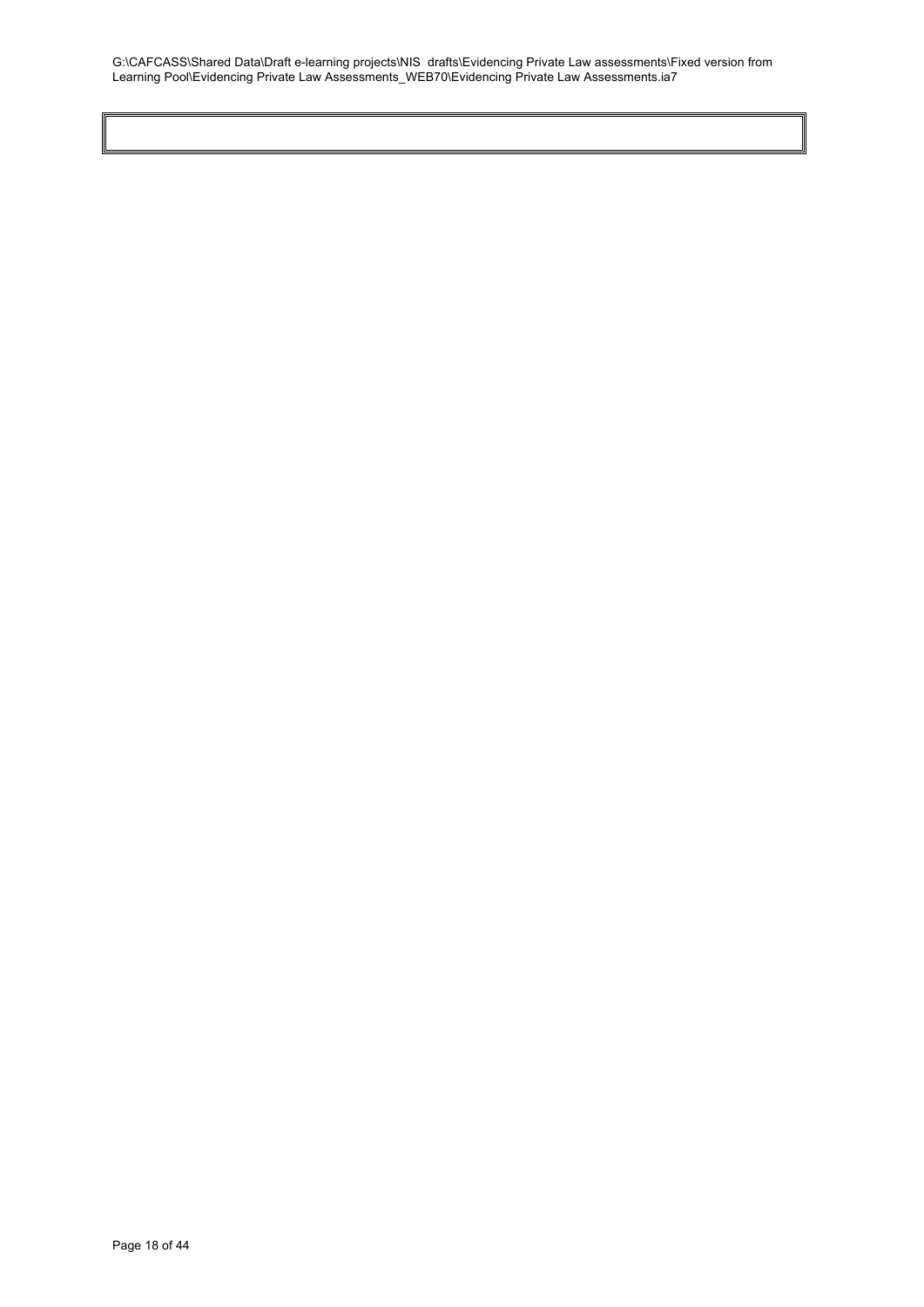| Section 3/6      | <b>Parenting Capacity</b>             |
|------------------|---------------------------------------|
| <b>Template</b>  | Clickable graphic                     |
| $\vert$ Page 2/8 | Tools a parent can fill in themselves |

| <b>Text</b>            | Sometimes you can gain more information<br>from a parent when you request that they fill<br>in the information on a form/tool instead of<br>asking them directly in an interview. The<br>tools described below can be used in this<br>way.<br>They can also be used as a set of guidance<br>questions in an interview to aid information<br>gathering. |
|------------------------|--------------------------------------------------------------------------------------------------------------------------------------------------------------------------------------------------------------------------------------------------------------------------------------------------------------------------------------------------------|
|                        | Either way they can help you gather<br>information which will help you to assess a<br>parent's capacity to meet their child's<br>needs.                                                                                                                                                                                                                |
| Image Name             | 3.3_smaller.png                                                                                                                                                                                                                                                                                                                                        |
| Image Alt Text         | Blocks with the names of tools in it                                                                                                                                                                                                                                                                                                                   |
| <b>Hot Spot</b>        | <b>Display Text</b>                                                                                                                                                                                                                                                                                                                                    |
| 1. Tool for drug abuse | Tool for Drug Abuse                                                                                                                                                                                                                                                                                                                                    |
|                        | This is a simple list of questions you can<br>work through with a parent/carer to gather<br>information about what drugs they use,<br>when and with whom.                                                                                                                                                                                              |
|                        | It allows you to gather information about<br>things such as if the children have seen<br>them misuse drugs and if they might have<br>access to them.                                                                                                                                                                                                   |
| 2. Alcohol Use Tool    |                                                                                                                                                                                                                                                                                                                                                        |
|                        |                                                                                                                                                                                                                                                                                                                                                        |
|                        |                                                                                                                                                                                                                                                                                                                                                        |
|                        |                                                                                                                                                                                                                                                                                                                                                        |
|                        |                                                                                                                                                                                                                                                                                                                                                        |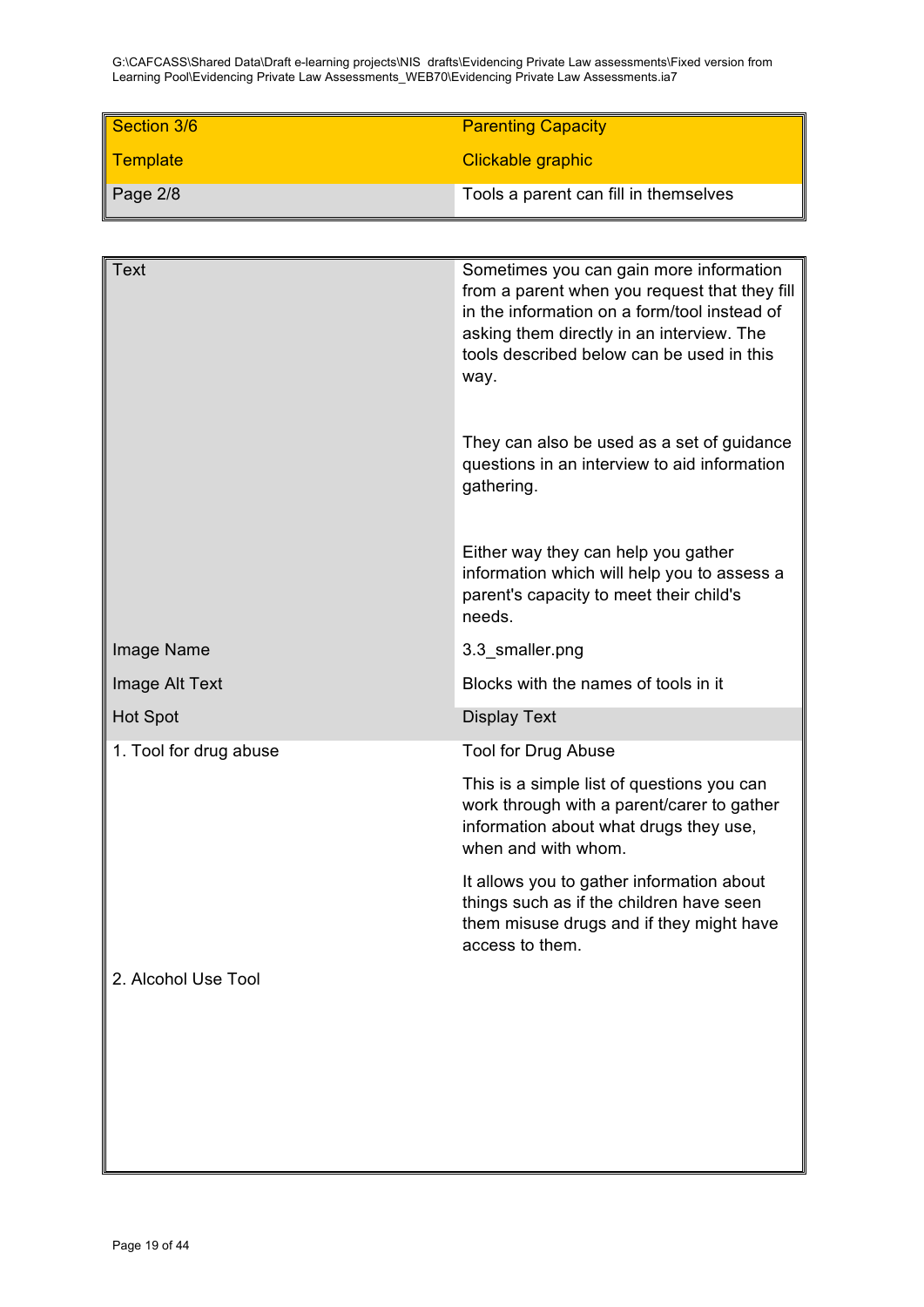Alcohol Use Tool

The primary concern with alcohol misuse is how it affects the individual and their role as a parent.

The questionnaire is designed to be filled in by the person you are assessing but it can be used as a series of probing questions by the interviewer.

It should be used as baseline of information and a way of starting discussion with someone to do with their behaviour when they have been drinking.

### 3. Adult Wellbeing Scale

### Adult Wellbeing Scale

This is also designed to be filled in by the person being assessed. Evidence has shown people can be more honest about their mental health if they are given a questionnaire to fill in instead of being asked questions directly.

This tool allows you to give a score for the questions which look at depression and anxiety and outward and inward irritability. This is a screening tool so the information revealed needs to be assessed in context but it can help reveal issues you were not aware of.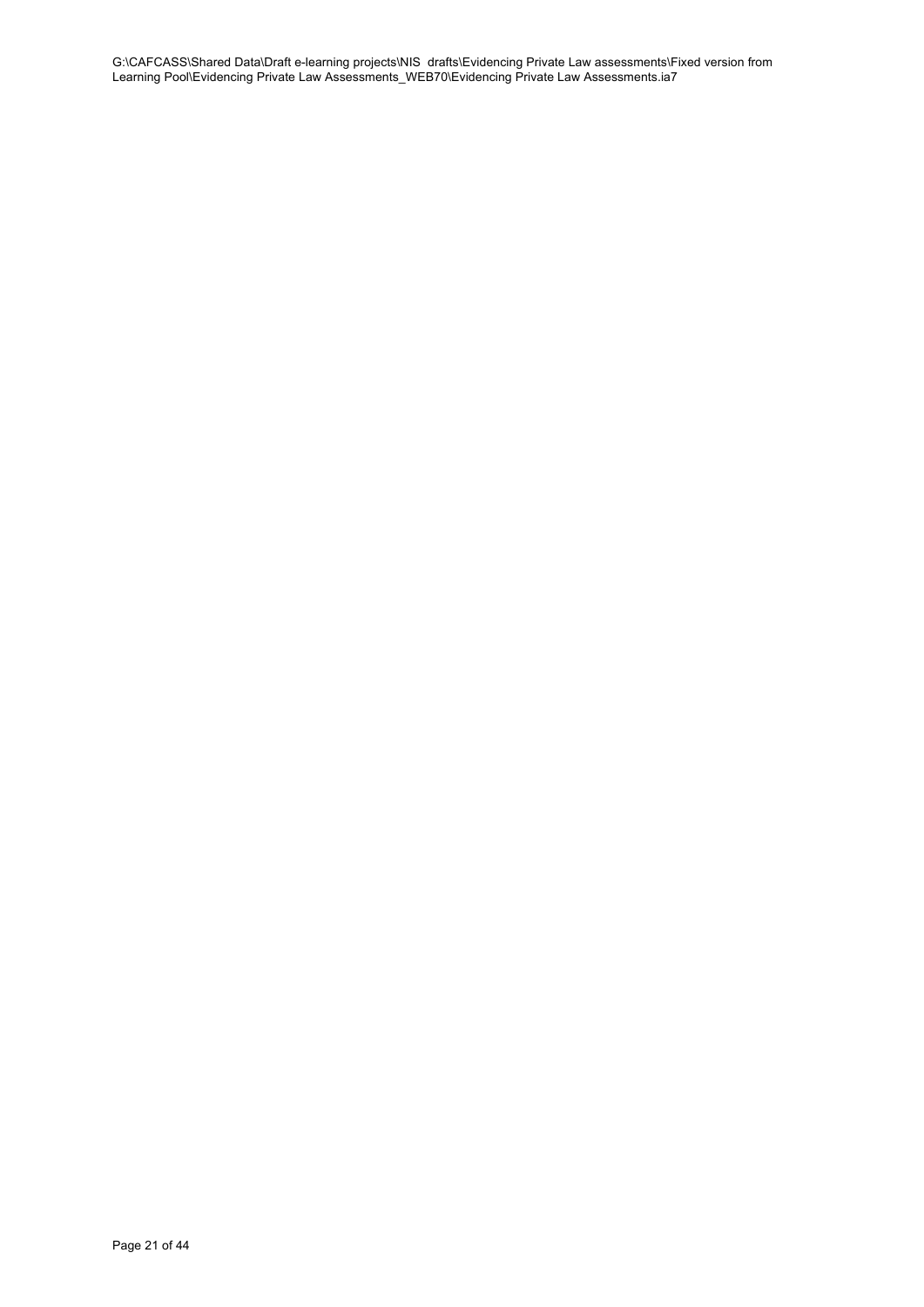| Section 3/6             | <b>Parenting Capacity</b>           |
|-------------------------|-------------------------------------|
| <mark>∥ Template</mark> | <b>Text with graphic</b>            |
| Page $3/8$              | How do you know which tools to use? |

| Text                | Not all of the tools are relevant for all cases. |
|---------------------|--------------------------------------------------|
|                     | You need to match the tools you use to the       |
|                     | gaps in the information you have, to give a      |
|                     | complete picture of the family and the risks     |
|                     |                                                  |
|                     | you're assessing.                                |
|                     |                                                  |
|                     |                                                  |
|                     | In your case plan, use your professional         |
|                     |                                                  |
|                     | judgement to see which tools will be helpful     |
|                     | for you in each case.                            |
|                     |                                                  |
| <b>Image Name</b>   | Puzzle smaller.JPG                               |
|                     |                                                  |
| Image Alt Text      |                                                  |
|                     |                                                  |
| <b>Image Effect</b> | <none></none>                                    |
|                     |                                                  |
| Image Layout        | <none></none>                                    |
|                     |                                                  |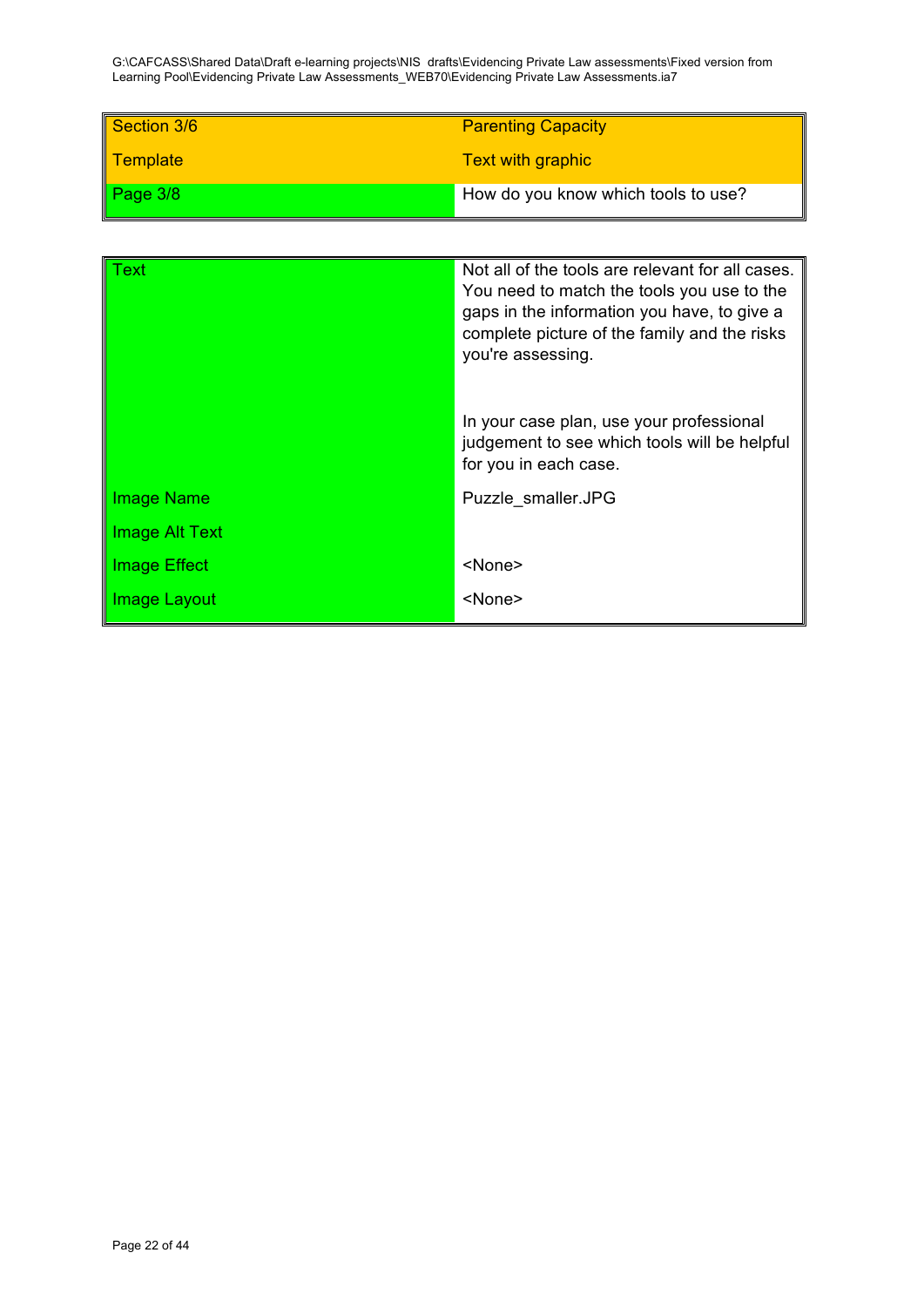| Section 3/6             | <b>Parenting Capacity</b>                 |
|-------------------------|-------------------------------------------|
|                         |                                           |
| <mark>∥ Template</mark> | Open input                                |
|                         |                                           |
| $\vert$ Page 4/8        | Which tools should you use in the case of |
|                         | the Charltons?                            |
|                         |                                           |

| <b>Top Text</b>           | Now you've learned more about the tools<br>and you have read about the Charltons,<br>think about which tools would be helpful in<br>assessing their parenting capacity. What<br>information is missing? What decisions do<br>you need to make? |
|---------------------------|------------------------------------------------------------------------------------------------------------------------------------------------------------------------------------------------------------------------------------------------|
| <b>Side Text</b>          | Write in the box what tools you plan to use<br>and why. Try to write this as if you are<br>writing about the case in your case plan.                                                                                                           |
|                           | If you need to remind yourself of the<br>Charltons' story or what each tool does,<br>click the back arrow to read these pages<br>again and remind yourself.                                                                                    |
|                           | When you have completed this you can<br>click forward arrow and check what you<br>have written against a model answer.                                                                                                                         |
| Index                     | 1                                                                                                                                                                                                                                              |
| <b>Show Print Message</b> | Yes                                                                                                                                                                                                                                            |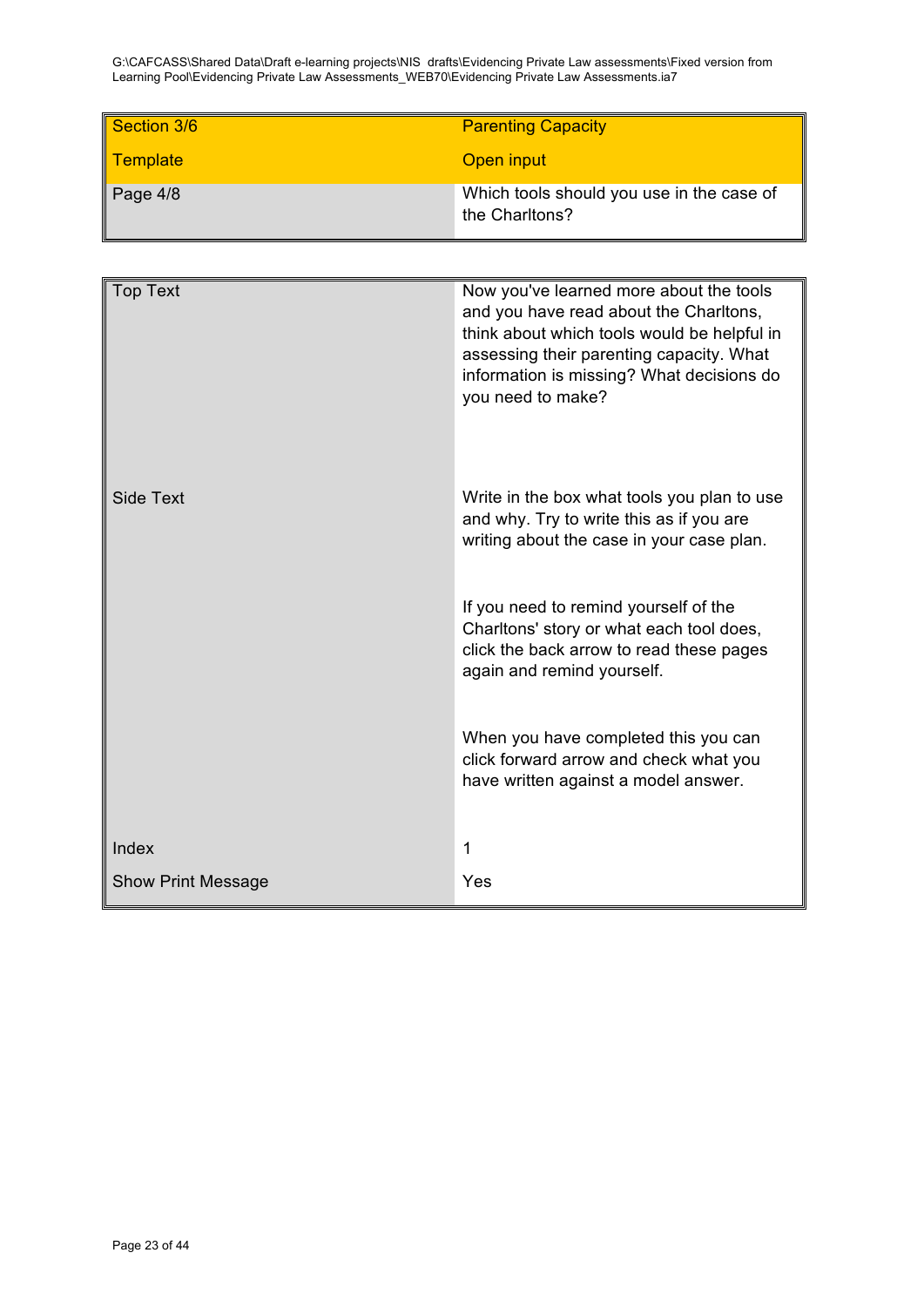| Section 3/6 | <b>Parenting Capacity</b> |
|-------------|---------------------------|
| Template    | Open input feedback       |
| Page $5/8$  | Compare your answer       |

| <b>Fop Text</b>            | Look at what you have written and the<br>model answer below. How do they differ?                                                                                                                                                 |
|----------------------------|----------------------------------------------------------------------------------------------------------------------------------------------------------------------------------------------------------------------------------|
|                            | This is a suggested model answer. All<br>decisions about which tools to use are<br>down to the professional judgement of the<br>practitioner dealing with the case.                                                              |
|                            | If this answer is different to yours and you<br>feel you have a good reason for not<br>including a particular tool this is OK as long<br>as you've thought about how you will gather<br>and assess all the information you need. |
| <b>Left Column Header</b>  | <b>Your Answer</b>                                                                                                                                                                                                               |
| <b>Left Column Index</b>   |                                                                                                                                                                                                                                  |
| <b>Right Column Header</b> | <b>Model Answer</b>                                                                                                                                                                                                              |
| <b>Right Column Index</b>  | 3                                                                                                                                                                                                                                |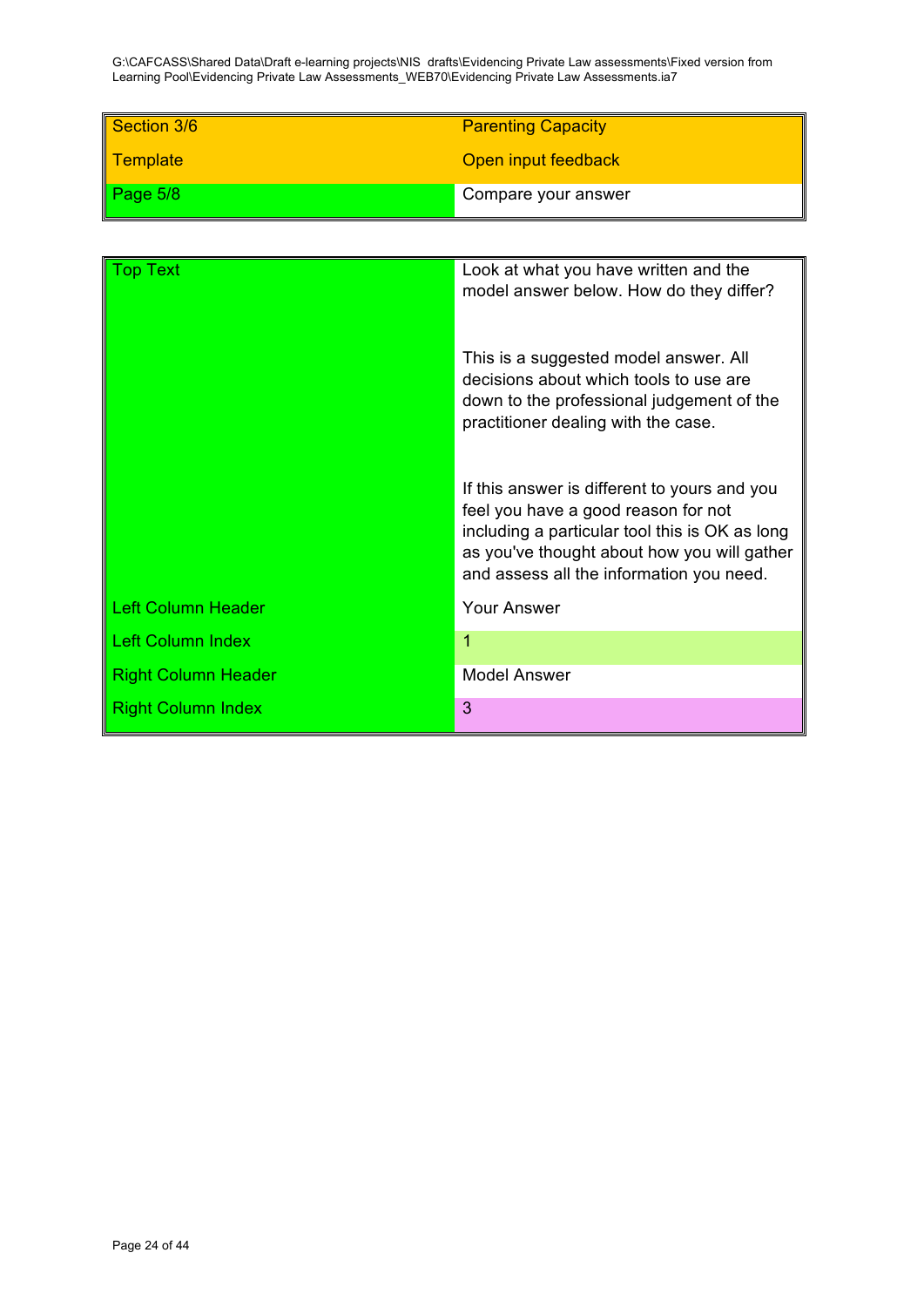| Section 3/6 | <b>Parenting Capacity</b>                        |
|-------------|--------------------------------------------------|
| Template    | <b>Timeline</b>                                  |
| Page $6/8$  | What is revealed in the Charltons'<br>interview? |

| <b>Top Text</b>        | After interviewing both of the Charltons and<br>using the tools you felt appropriate, several<br>issues have come to light. Click each button<br>below to reveal more information from the<br>interviews with the Charltons. |
|------------------------|------------------------------------------------------------------------------------------------------------------------------------------------------------------------------------------------------------------------------|
| Display Type           | Ordered display                                                                                                                                                                                                              |
| 5 Items                |                                                                                                                                                                                                                              |
| Position 1             | 0 percent                                                                                                                                                                                                                    |
| Item 1                 | 1                                                                                                                                                                                                                            |
| Tooltip 1              | <none defined=""></none>                                                                                                                                                                                                     |
| Text 1                 | Father denies being controlling or abusive<br>and states that the one incident in May<br>where he grabbed her shoulders and<br>pushed her, was in 'self-defence'.                                                            |
| Media Type 1           | Image                                                                                                                                                                                                                        |
| <b>Media Details 1</b> | Dad in interview 2 with words defence.P<br><b>NG</b>                                                                                                                                                                         |
| Position 2             | 20 percent                                                                                                                                                                                                                   |
| Item <sub>2</sub>      | $\overline{2}$                                                                                                                                                                                                               |
| <b>Tooltip 2</b>       | <none defined=""></none>                                                                                                                                                                                                     |
| Text 2                 | Father left the family home following a<br>domestic violence incident at the time of<br>separation. Mother alleges this was the 'last<br>straw' as he had been abusive and<br>controlling throughout the relationship.       |
| Media Type 2           | Image                                                                                                                                                                                                                        |
| <b>Media Details 2</b> | Mom_in_interview_2_with_words.PNG                                                                                                                                                                                            |
| Position 3             | 40 percent                                                                                                                                                                                                                   |
| Item <sub>3</sub>      | 3                                                                                                                                                                                                                            |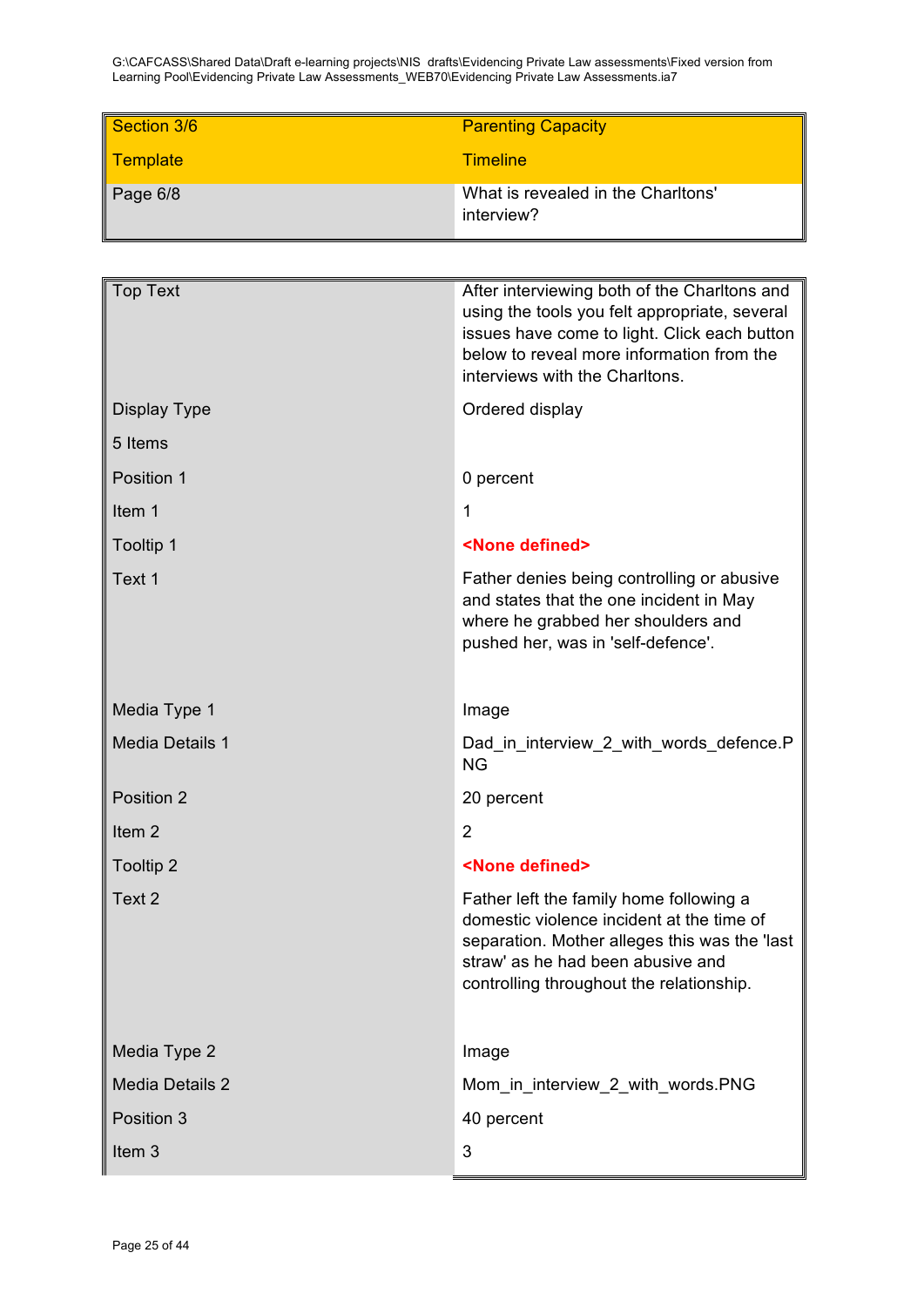| Tooltip 3              | <none defined=""></none>                                                                                                                                                                                                                        |
|------------------------|-------------------------------------------------------------------------------------------------------------------------------------------------------------------------------------------------------------------------------------------------|
| Text 3                 | Mother reveals a further details about<br>father's use of cannabis.                                                                                                                                                                             |
|                        |                                                                                                                                                                                                                                                 |
| Media Type 3           | Image                                                                                                                                                                                                                                           |
| <b>Media Details 3</b> | Mom in interview with words.PNG                                                                                                                                                                                                                 |
| Position 4             | 60 percent                                                                                                                                                                                                                                      |
| Item <sub>4</sub>      | 4                                                                                                                                                                                                                                               |
| Tooltip 4              | <none defined=""></none>                                                                                                                                                                                                                        |
| Text 4                 | Father says that mother has depression<br>and often did not get up for the children<br>before school and it was him who did the<br>cleaning and cooking. He says he has<br>concerns for the children now due to<br>mother's lack of basic care. |
| Media Type 4           | Image                                                                                                                                                                                                                                           |
| <b>Media Details 4</b> | Dad in interview 3 with words.PNG                                                                                                                                                                                                               |
| Position 5             | 80 percent                                                                                                                                                                                                                                      |
| Item <sub>5</sub>      | 5                                                                                                                                                                                                                                               |
| Tooltip 5              | <none defined=""></none>                                                                                                                                                                                                                        |
| Text 5                 | Father is also concerned that mother<br>misuses alcohol and this makes her<br>depression worse.                                                                                                                                                 |
| Media Type 5           | Image                                                                                                                                                                                                                                           |
| Media Details 5        | Dad in interview with words 4.PNG                                                                                                                                                                                                               |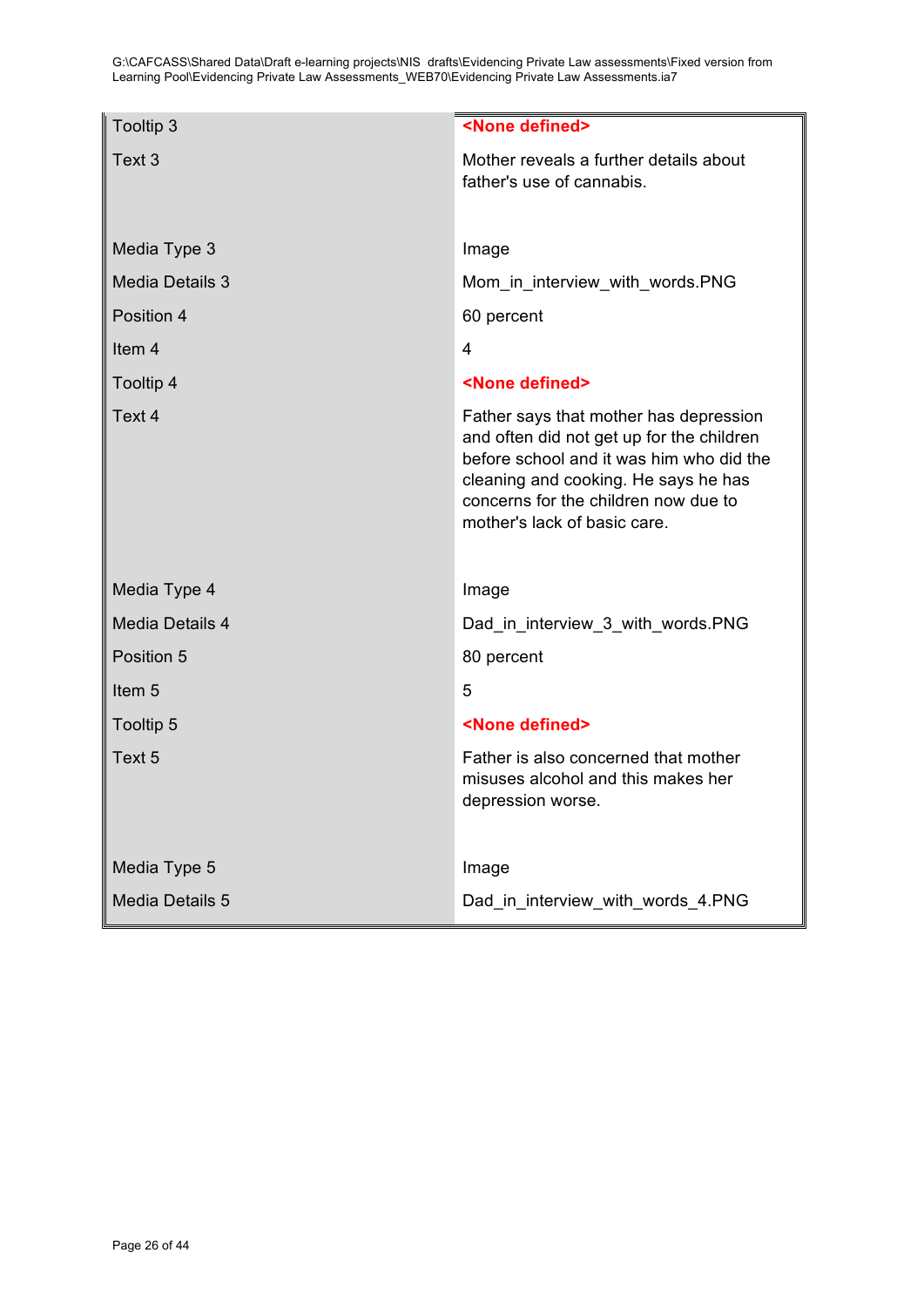| Section 3/6     | <b>Parenting Capacity</b>       |
|-----------------|---------------------------------|
| <b>Template</b> | Clickable graphic               |
| Page $7/8$      | Tools to use after an interview |

| Text                                                                   | After the interview there are some tools you<br>can use to analyse the information you<br>gather on parenting capacity. You can read<br>details about these tools below by clicking<br>on each block.       |
|------------------------------------------------------------------------|-------------------------------------------------------------------------------------------------------------------------------------------------------------------------------------------------------------|
| <b>Image Name</b>                                                      | 3.6 smaller.png                                                                                                                                                                                             |
| <b>Image Alt Text</b>                                                  | Blocks with the names of tools in them                                                                                                                                                                      |
| <b>Hot Spot</b>                                                        | <b>Display Text</b>                                                                                                                                                                                         |
| 1. Barnardos' Domestic Violence Risk<br>Identification Matrix (DV RIM) | Barnardos' Domestic Violence Risk<br>Identification Matrix (DV RIM)                                                                                                                                         |
|                                                                        | This tool should be used post-interview.<br>You can use it to analyse the level of risk<br>and need.                                                                                                        |
|                                                                        | It can help you analyse protective and<br>vulnerability factors.                                                                                                                                            |
|                                                                        | It also includes a faith and culture checklist.                                                                                                                                                             |
| 2. Tool for assessing if DVPP is appropriate                           |                                                                                                                                                                                                             |
|                                                                        | Tool for assessing if DVPP is appropriate                                                                                                                                                                   |
|                                                                        | This tool has a simple list of questions you<br>can work through post-interview to help you<br>make a descision about whether a<br><b>Domestic Violence Perpetrators</b><br>Programme would be appropriate. |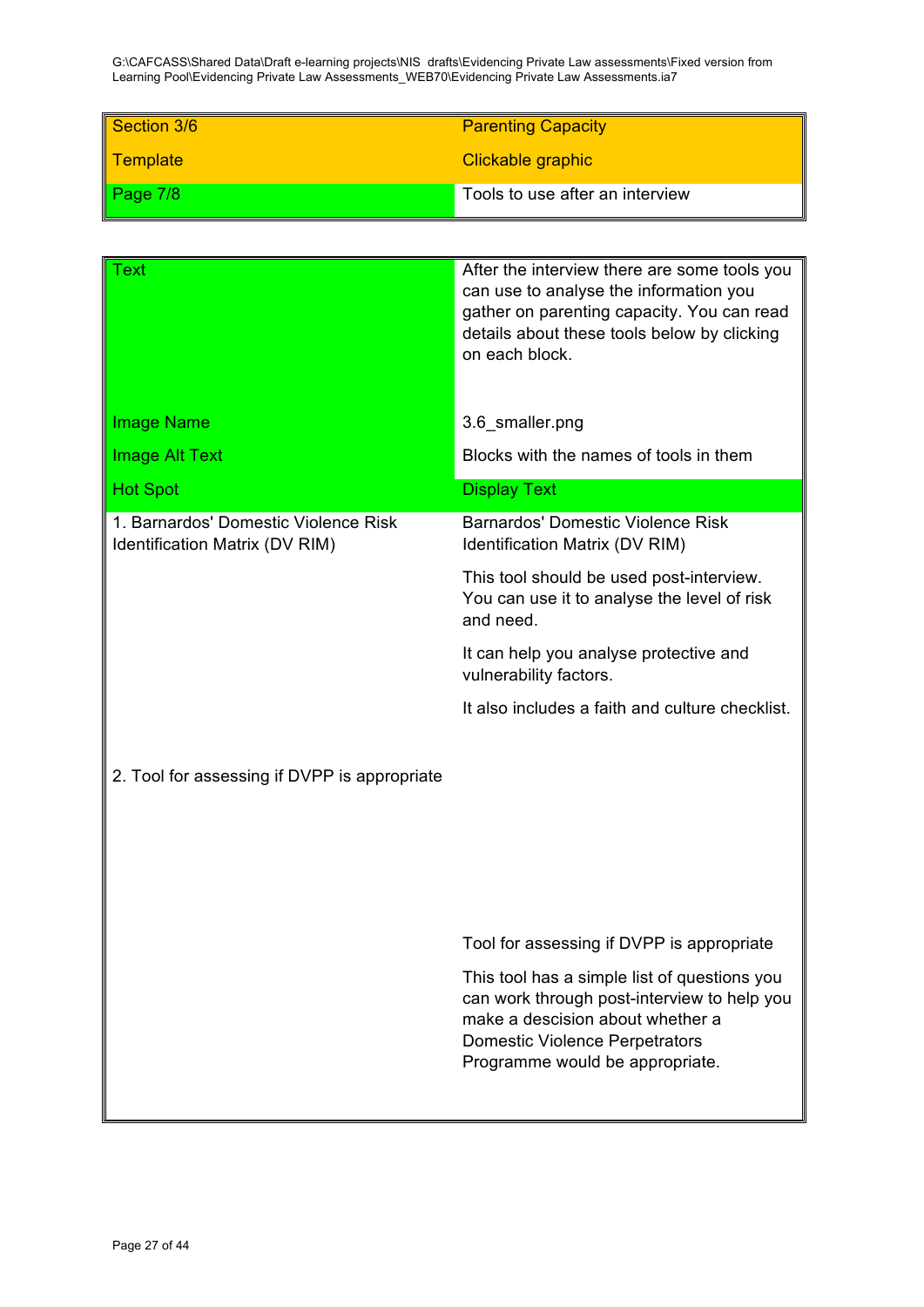| Section 3/6 | <b>Parenting Capacity</b>                                       |
|-------------|-----------------------------------------------------------------|
| Template    | Multiple choice question with feedback                          |
| Page 8/8    | Which post-interview tools could you use<br>with the Charltons? |

| Question              | You have now looked at some of the<br>information which came out of the interview,<br>and reminded yourself of the tools which<br>can be used post-interview. Thinking about<br>the case of the Charltons, would you<br>choose to use one, both or neither of these<br>tools? Select your answer below and click<br>'OK' to see if your answer is correct. |
|-----------------------|------------------------------------------------------------------------------------------------------------------------------------------------------------------------------------------------------------------------------------------------------------------------------------------------------------------------------------------------------------|
| Picture               | Both_together.PNG                                                                                                                                                                                                                                                                                                                                          |
| Picture Tag           | <none defined=""></none>                                                                                                                                                                                                                                                                                                                                   |
| <b>Picture Effect</b> | <none></none>                                                                                                                                                                                                                                                                                                                                              |
| 4 Answers             |                                                                                                                                                                                                                                                                                                                                                            |
| Answer 1              | DVPP tool - to assess if father could benefit<br>from a domestic violence perpetrator course                                                                                                                                                                                                                                                               |
| Feedback              | This is almost right - try again (remember<br>you can only choose one answer from this<br>list). Please choose a different answer and<br>click ok.                                                                                                                                                                                                         |
| Correct               | <b>No</b>                                                                                                                                                                                                                                                                                                                                                  |
| Answer 2              | Benchmark the domestic violence in the<br>case using the DVRIM tool                                                                                                                                                                                                                                                                                        |
| Feedback              | This is almost right - try again (remember<br>you can only choose one answer from this<br>list). Please press reset and try again.                                                                                                                                                                                                                         |
| Correct               | No                                                                                                                                                                                                                                                                                                                                                         |
| Answer 3              | Both tools would be useful in this case                                                                                                                                                                                                                                                                                                                    |
| Feedback              | That is correct you could use both these<br>tools to assess this case.                                                                                                                                                                                                                                                                                     |
|                       | The DVPP tool could be useful in assessing<br>if father would be an appropriate person to                                                                                                                                                                                                                                                                  |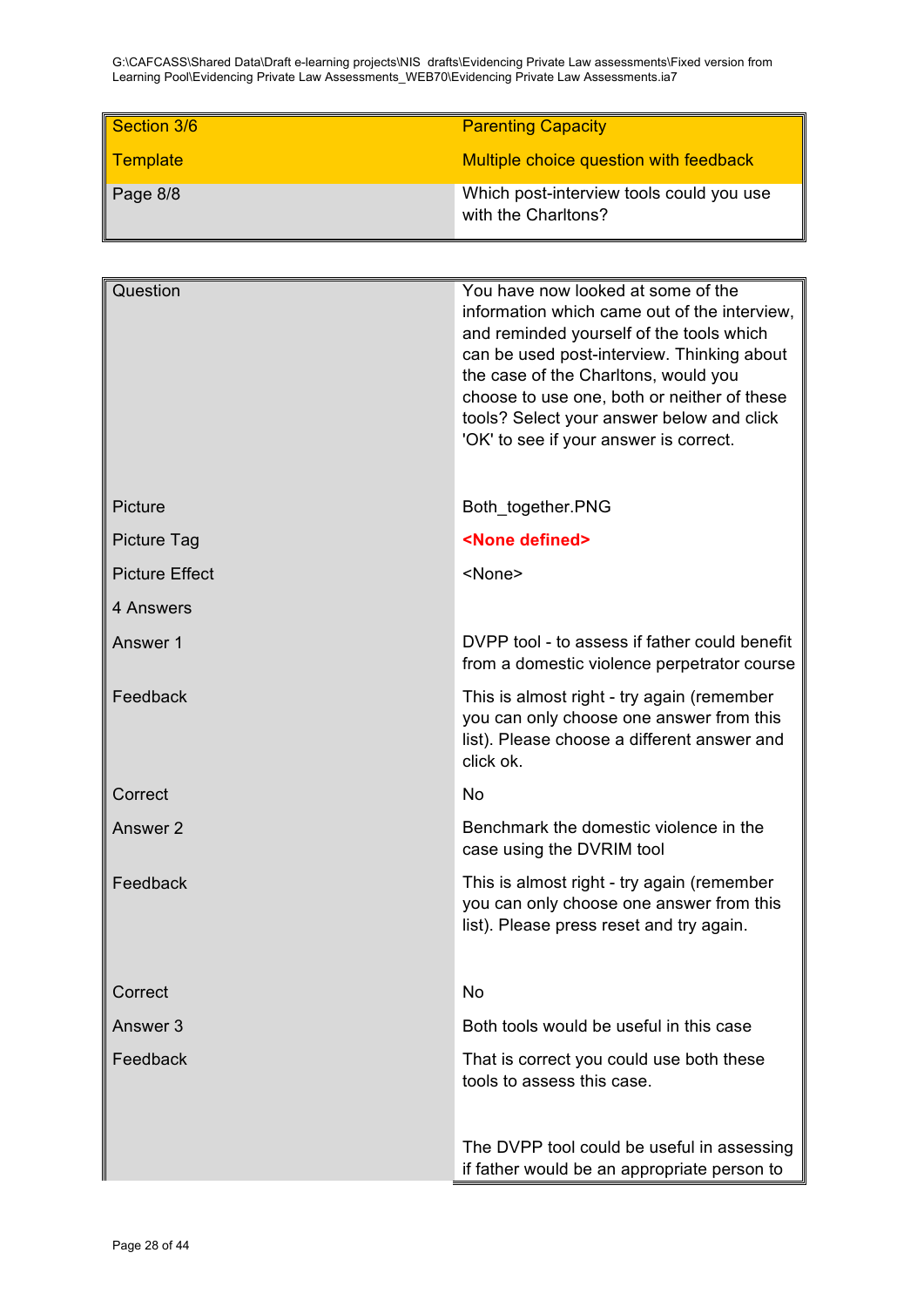|                            | send on a DVPP course.                                                                                                             |
|----------------------------|------------------------------------------------------------------------------------------------------------------------------------|
|                            | The DV RIM is detailed way of making an<br>assessment of the level of risk a child is at.                                          |
| Correct                    | Yes                                                                                                                                |
| Answer 4                   | Neither tool would be useful in this case                                                                                          |
| Feedback                   | This is almost right - try again (remember<br>you can only choose one answer from this<br>list). Please press reset and try again. |
| Correct                    | <b>No</b>                                                                                                                          |
| <b>Number of Attempts</b>  | 1                                                                                                                                  |
| <b>Final Feedback</b>      | 'm afraid this is also incorrect. The correct<br>answer is highlighted above:                                                      |
|                            | Both tools could be useful for assessing the<br>issues in this case.                                                               |
|                            | The DVPP tool could be useful in assessing<br>if father would be an appropriate person to<br>send on a DVPP course.                |
|                            | The DV RIM is detailed way of making an<br>assessment of the level of risk to a child.                                             |
| <b>Assessment Question</b> | No                                                                                                                                 |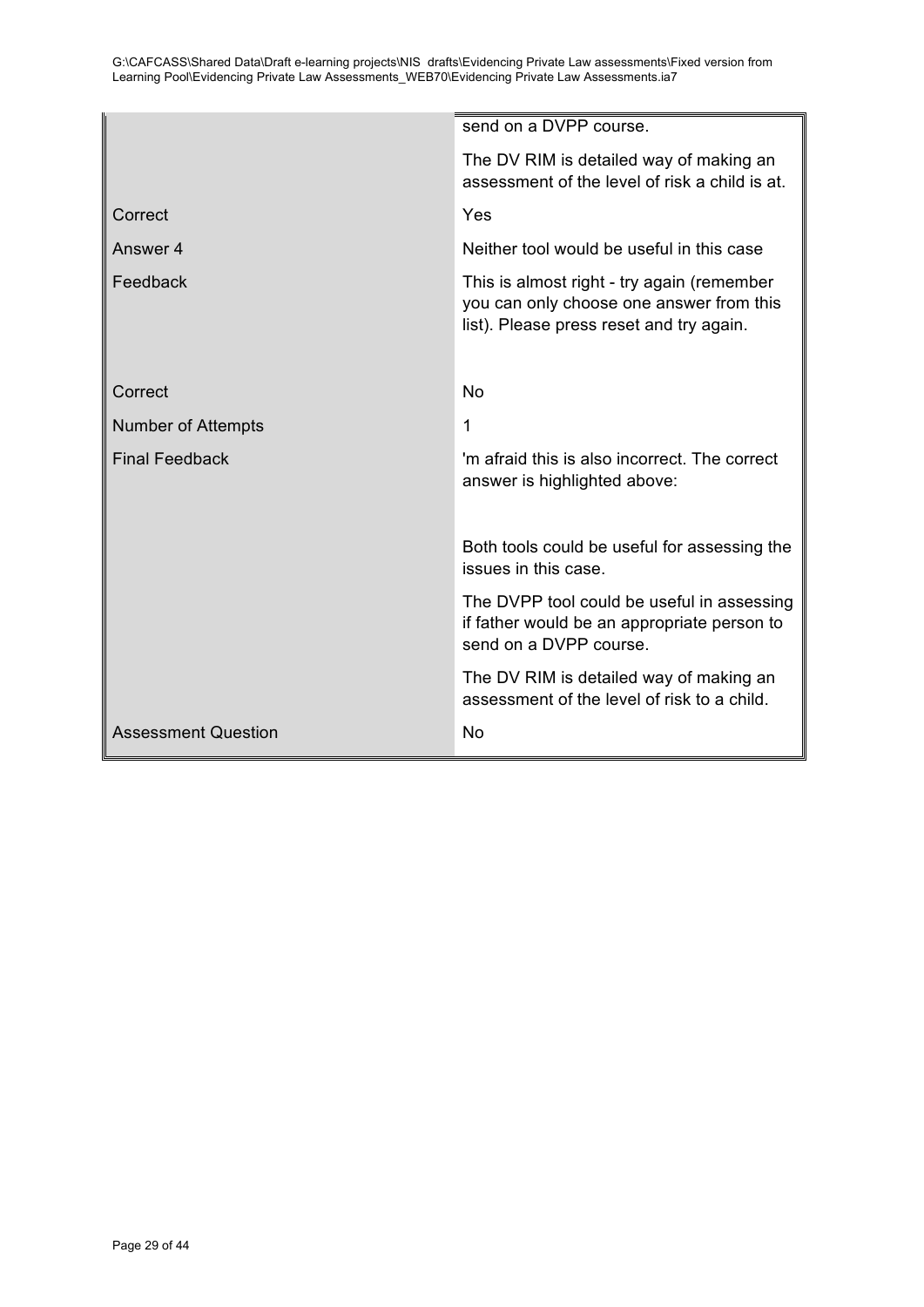| Section 4/6 | <b>Child Developmental Needs</b>              |
|-------------|-----------------------------------------------|
| Template    | Text with graphic                             |
| Page $1/4$  | The child is at the heart of everything we do |

| Text           | So you've ascertained the detail around<br>parenting capacity using the relevant tools.<br>What forward arrow?                                                                                                                          |
|----------------|-----------------------------------------------------------------------------------------------------------------------------------------------------------------------------------------------------------------------------------------|
|                | Of course, the child and his or her wellbeing<br>is at the heart of everything we do. Section<br>'C' of the matrix of tools, for evidencing and<br>informing your analysis and assessment,<br>focuses on the Child Developmental Needs. |
|                | On the forward arrow page you will be<br>introduced to the six different tools and read<br>a little more about each one.                                                                                                                |
| Image Name     | 4.1_Polly.jpg                                                                                                                                                                                                                           |
| Image Alt Text | Polly                                                                                                                                                                                                                                   |
| Image Effect   | <none></none>                                                                                                                                                                                                                           |
| Image Layout   | <none></none>                                                                                                                                                                                                                           |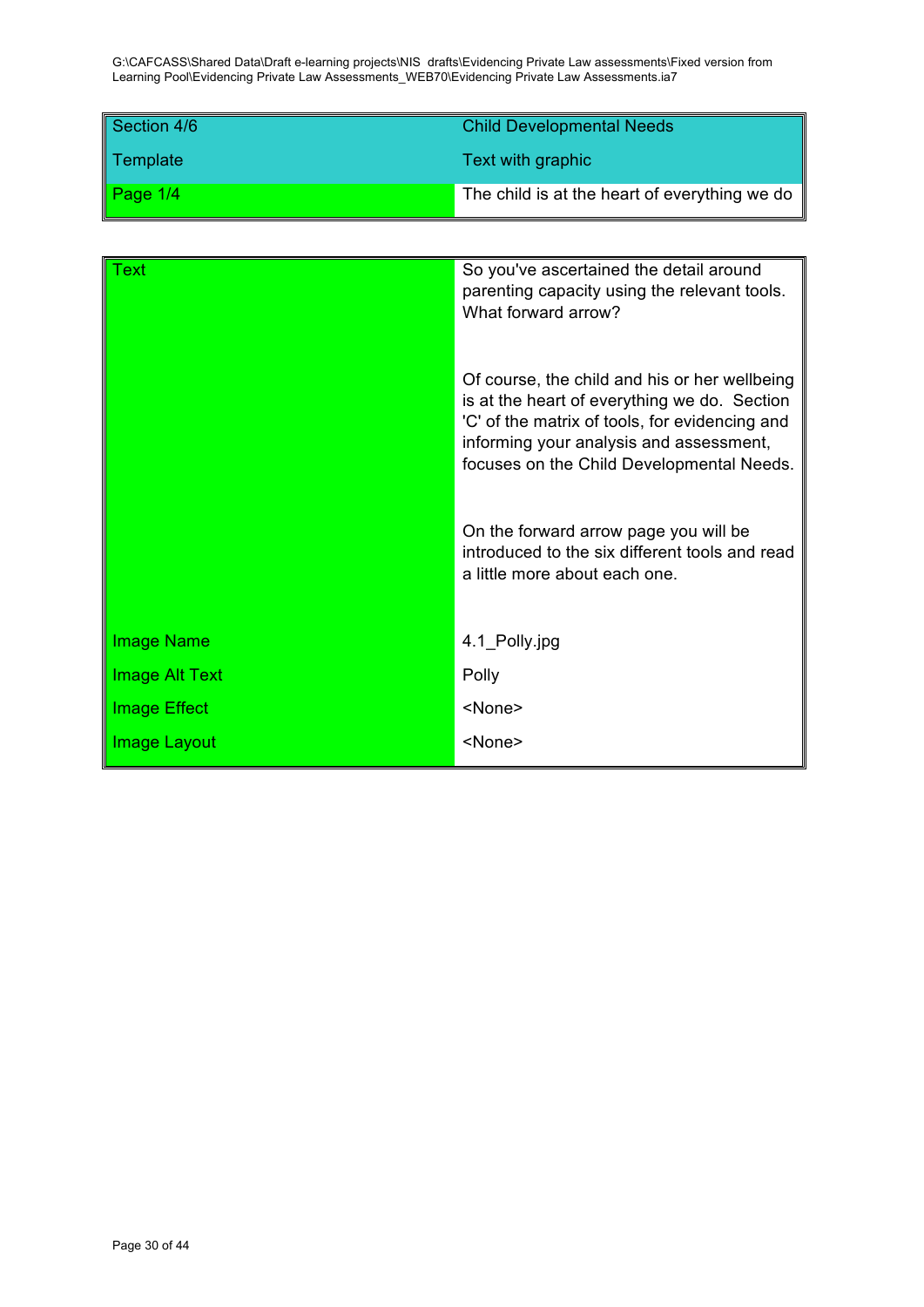| Section 4/6 | <b>Child Developmental Needs</b>                        |
|-------------|---------------------------------------------------------|
| Template    | <b>Hot text</b>                                         |
| Page $2/4$  | Tools for assessing Child Developmental<br><b>Needs</b> |

| Text                              | The tools in this section should be used<br>either during the interview with the child/ren<br>or young person to gather information, or<br>post-interview to analyse the evidence and<br>inform your recommendation.<br>Click on each heading to reveal more<br>information on the tools available. These<br>are all found on the intranet, on the Tools<br>for Evidencing Informed Practice page,<br>within Section C of the matrix. |
|-----------------------------------|---------------------------------------------------------------------------------------------------------------------------------------------------------------------------------------------------------------------------------------------------------------------------------------------------------------------------------------------------------------------------------------------------------------------------------------|
| <b>Hot Text</b>                   | <b>Display Text</b>                                                                                                                                                                                                                                                                                                                                                                                                                   |
| <b>Strengths and Difficulties</b> | These tools will help you to screen for a<br>child's emotional or behavioural issues.<br>Your reasons for using one of these tools,<br>and the age of the child, will determine<br>which one you should use.                                                                                                                                                                                                                          |
|                                   | The first tool is the Strengths and Difficulties<br>Questionnaire (DoH Family Pack) which<br>contains questionnaires for a:                                                                                                                                                                                                                                                                                                           |
|                                   | Main carer of a child aged between 3 and 4                                                                                                                                                                                                                                                                                                                                                                                            |
|                                   | Main carer of a child aged between 4 and<br>16                                                                                                                                                                                                                                                                                                                                                                                        |
|                                   | Young person aged between 11 and 16                                                                                                                                                                                                                                                                                                                                                                                                   |
|                                   | Guidance for scoring the responses is<br>included in the document. You need only<br>use the part of the document containing the<br>questionnaire relevant to the age of the<br>child involved in your case.                                                                                                                                                                                                                           |
|                                   | The second set of tools is specifically for                                                                                                                                                                                                                                                                                                                                                                                           |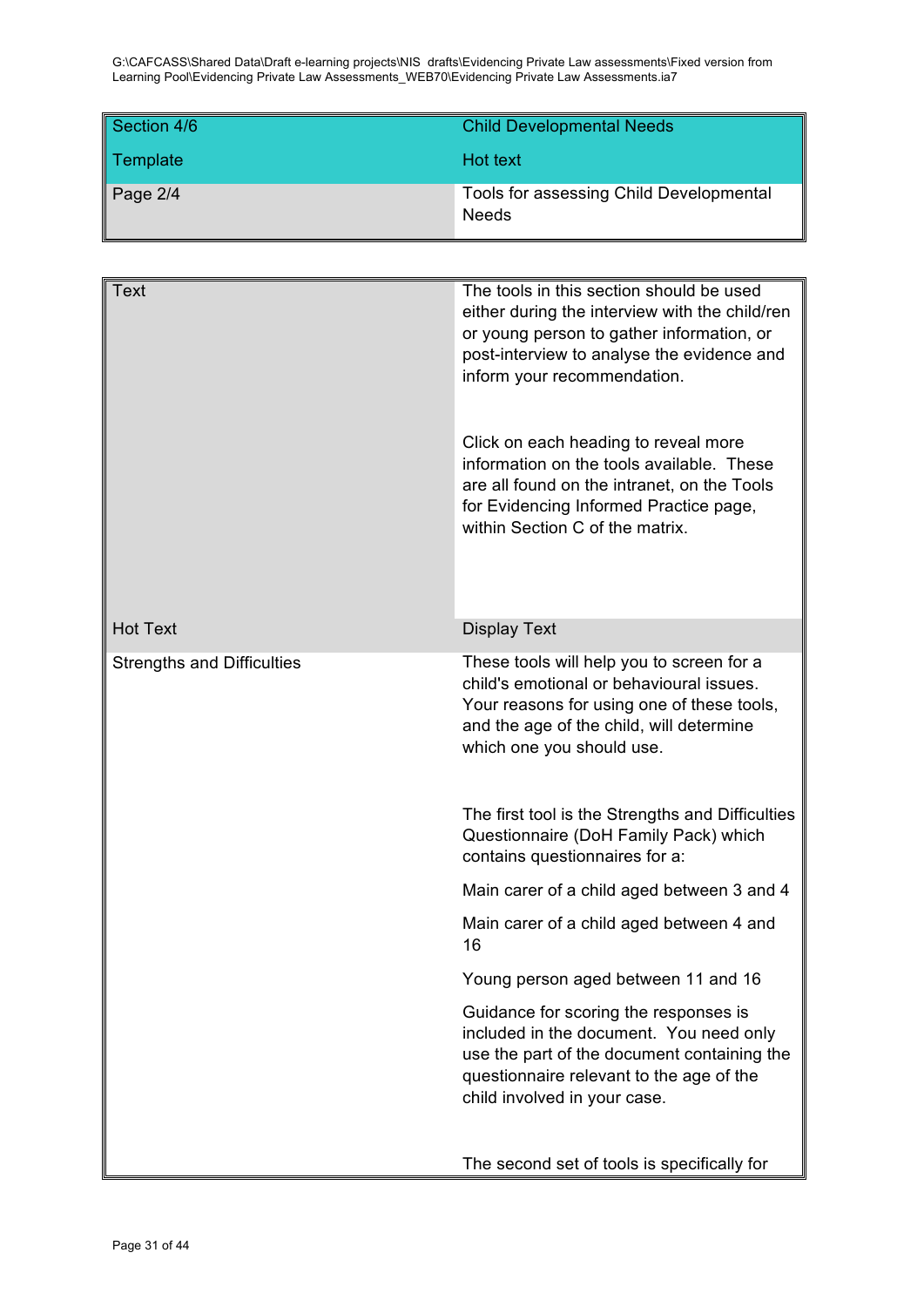|                                                  | teachers. The Strengths and Difficulties<br>Questionnaire (Goodman) - Teacher<br>documents ask for the teacher's views<br>based on the child's behaviour over the last<br>6 months, or for the current school year.<br>Again, there is a different questionnaire for<br>the teacher of a younger child (aged 3-4)<br>and an older child (aged 4-16). The scoring<br>information for the teacher questionnaires is<br>in a separate document ('Goodman, 2005,<br>Scoring Info). |
|--------------------------------------------------|--------------------------------------------------------------------------------------------------------------------------------------------------------------------------------------------------------------------------------------------------------------------------------------------------------------------------------------------------------------------------------------------------------------------------------------------------------------------------------|
| <b>Adolescent Wellbeing</b>                      | This short assessment tool is aimed at<br>young people aged 11-16. Young people of<br>this age group may respond better to a<br>questionnaire (rather than face-to-face<br>questioning) and this tool can help them to<br>directly express how they are feeling, and<br>identify any worries or concerns they may<br>have.                                                                                                                                                     |
|                                                  | Guidance on using the tool, and information<br>on scoring, is included in the document.                                                                                                                                                                                                                                                                                                                                                                                        |
| <b>Children's Beliefs about Parental Divorce</b> | This is a simple Yes/No (True/False)<br>questionnaire for children to complete in<br>relation to their feelings about their parents<br>and their parents' separation.                                                                                                                                                                                                                                                                                                          |
| <b>Cafcass' Wishes and Feelings Tools</b>        | You may already be familiar with Cafcass'<br>Wishes and Feelings tools. These forms<br>can help to inform your analysis and<br>recommendations, as well as being a useful<br>way of keeping children and young people<br>informed. There is a set of forms for<br>younger children, and one set for older<br>children - you should decide which ones are<br>appropriate according to the developmental<br>needs of the child.                                                  |
|                                                  | In both sets, the first form ('My Needs,<br>Wishes and Feelings Summary') should be<br>completed by you and shared with the<br>child/young person. Make sure you use<br>language that's easy for the child to<br>understand but also suitable for submission                                                                                                                                                                                                                   |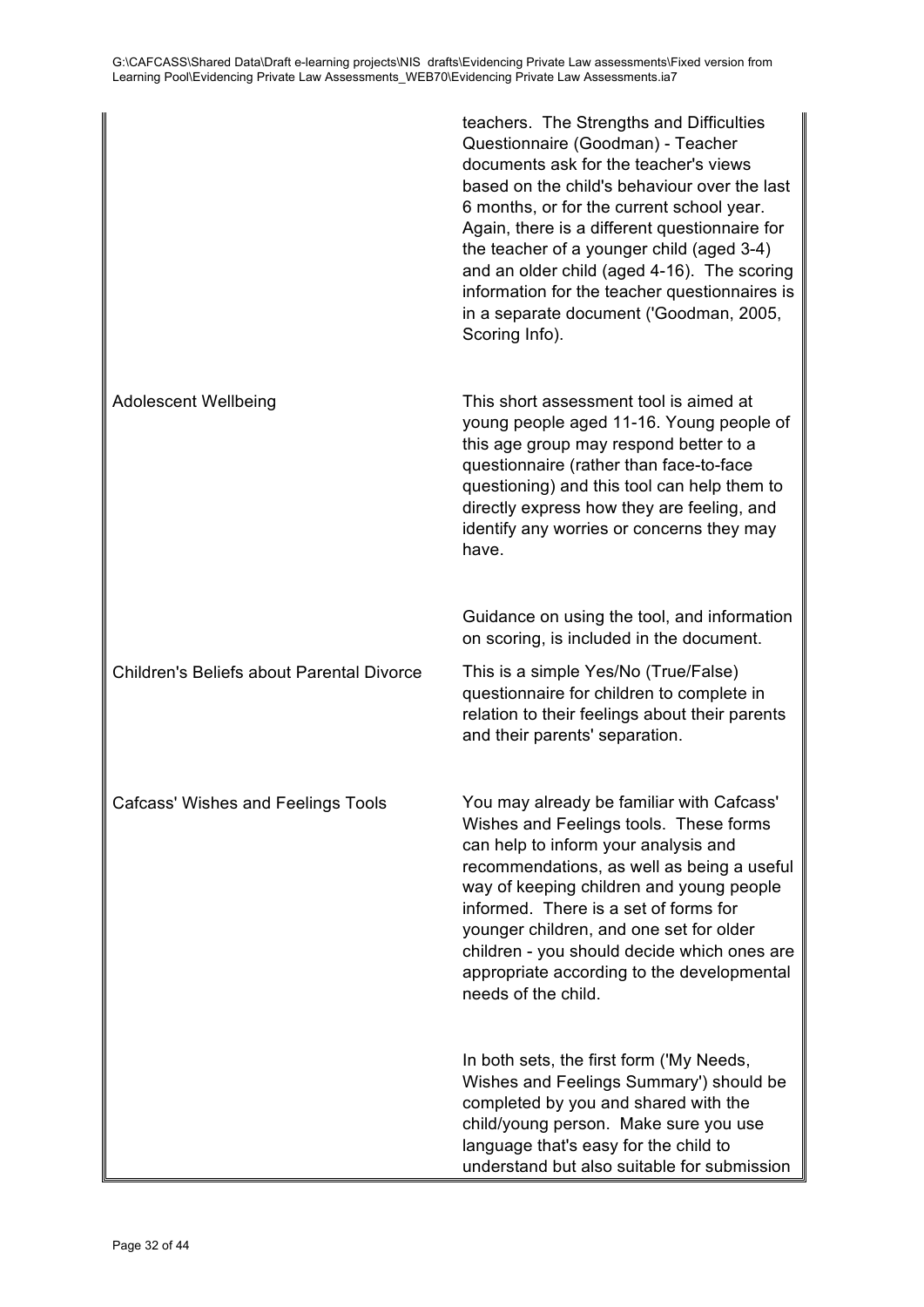|                                                      | to court if necessary. The other forms can<br>be completed by the child or as part of your<br>discussion with the child.                                                                                                                                                                                                                       |
|------------------------------------------------------|------------------------------------------------------------------------------------------------------------------------------------------------------------------------------------------------------------------------------------------------------------------------------------------------------------------------------------------------|
|                                                      | Like all of the tools you use during your<br>work on a case, they should be held on the<br>case file.                                                                                                                                                                                                                                          |
| <b>Observation of Contact</b>                        | Observing contact is a common task for<br>practitioners, and can form a significant part<br>of our assessment and the court's decision<br>making.                                                                                                                                                                                              |
|                                                      | This set of tools (developed with the input of<br>Cafcass practitioners) can help you to<br>produce effective observations which are<br>clear, consistent and fair to the service<br>user.                                                                                                                                                     |
|                                                      | There is a guidance document, plus<br>separate tools for:                                                                                                                                                                                                                                                                                      |
|                                                      | Infants up to one year                                                                                                                                                                                                                                                                                                                         |
|                                                      | Children aged 1-5 years                                                                                                                                                                                                                                                                                                                        |
|                                                      | Primary school children                                                                                                                                                                                                                                                                                                                        |
|                                                      | Young people/teenagers.                                                                                                                                                                                                                                                                                                                        |
| Impact of Parental Conflict (Post-Interview<br>Tool) | This final tool should be used post-interview<br>to analyse the impact of parental conflict<br>and the level of parental influence on a<br>child's wishes and feelings.                                                                                                                                                                        |
|                                                      | You should complete this tool after you<br>have conducted your interviews with the<br>parents and the child (if appropriate). It will<br>help you to identify, and clarify, any<br>emotionally harmful influence of one or both<br>parents on the child. Your findings can then<br>be referenced in your report in the relevant<br>section(s). |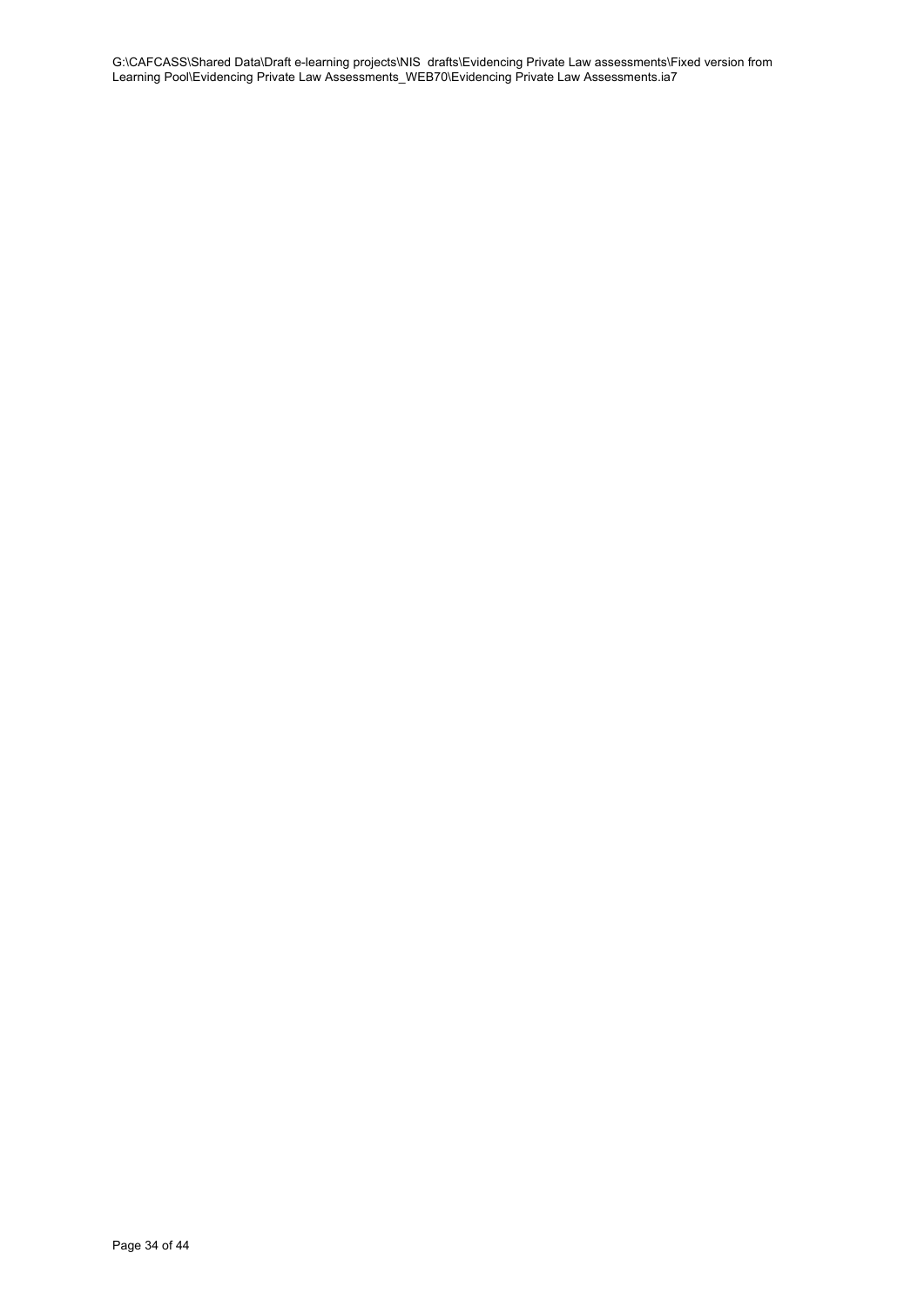| Section 4/6 | <b>Child Developmental Needs</b> |
|-------------|----------------------------------|
| Template    | Text with graphic                |
| Page 3/4    | Peter and Polly Charlton         |

| Γext                  | Let's take a look at the Charlton family<br>again.                                                                                                                                                                                                                                                                 |
|-----------------------|--------------------------------------------------------------------------------------------------------------------------------------------------------------------------------------------------------------------------------------------------------------------------------------------------------------------|
|                       | You've already looked at the potential<br>issues of domestic violence and substance<br>abuse in Mr and Mrs Charlton's relationship<br>in the previous section, and considered the<br>different tools you could use for analysis.<br>What about the children, Peter and Polly?                                      |
|                       | From the initial work carried out in EIT and<br>interviews with the parents, you now also<br>know that:                                                                                                                                                                                                            |
|                       | Dave Charlton says that Marie has<br>depression and she doesn't get up to help<br>the children get ready for school in the<br>morning. He claims that he does the<br>cleaning and cooking around the house. Mr<br>Charlton has expressed concerns for the<br>children due to their mother's lack of basic<br>care. |
|                       | Marie Charlton has stated that Peter and<br>Polly don't want to see their father and<br>haven't seen him since the couple<br>separated.                                                                                                                                                                            |
|                       | Mrs Charlton claims that Polly is scared of<br>her dad and she can remember him<br>shouting and throwing things.                                                                                                                                                                                                   |
|                       |                                                                                                                                                                                                                                                                                                                    |
| <b>Image Name</b>     | 4.3_charlton_family_3.JPG                                                                                                                                                                                                                                                                                          |
| <b>Image Alt Text</b> | Charlton family looking non too happy                                                                                                                                                                                                                                                                              |
| <b>Image Effect</b>   | <none></none>                                                                                                                                                                                                                                                                                                      |
| <b>Image Layout</b>   | <b>Text on Bottom</b>                                                                                                                                                                                                                                                                                              |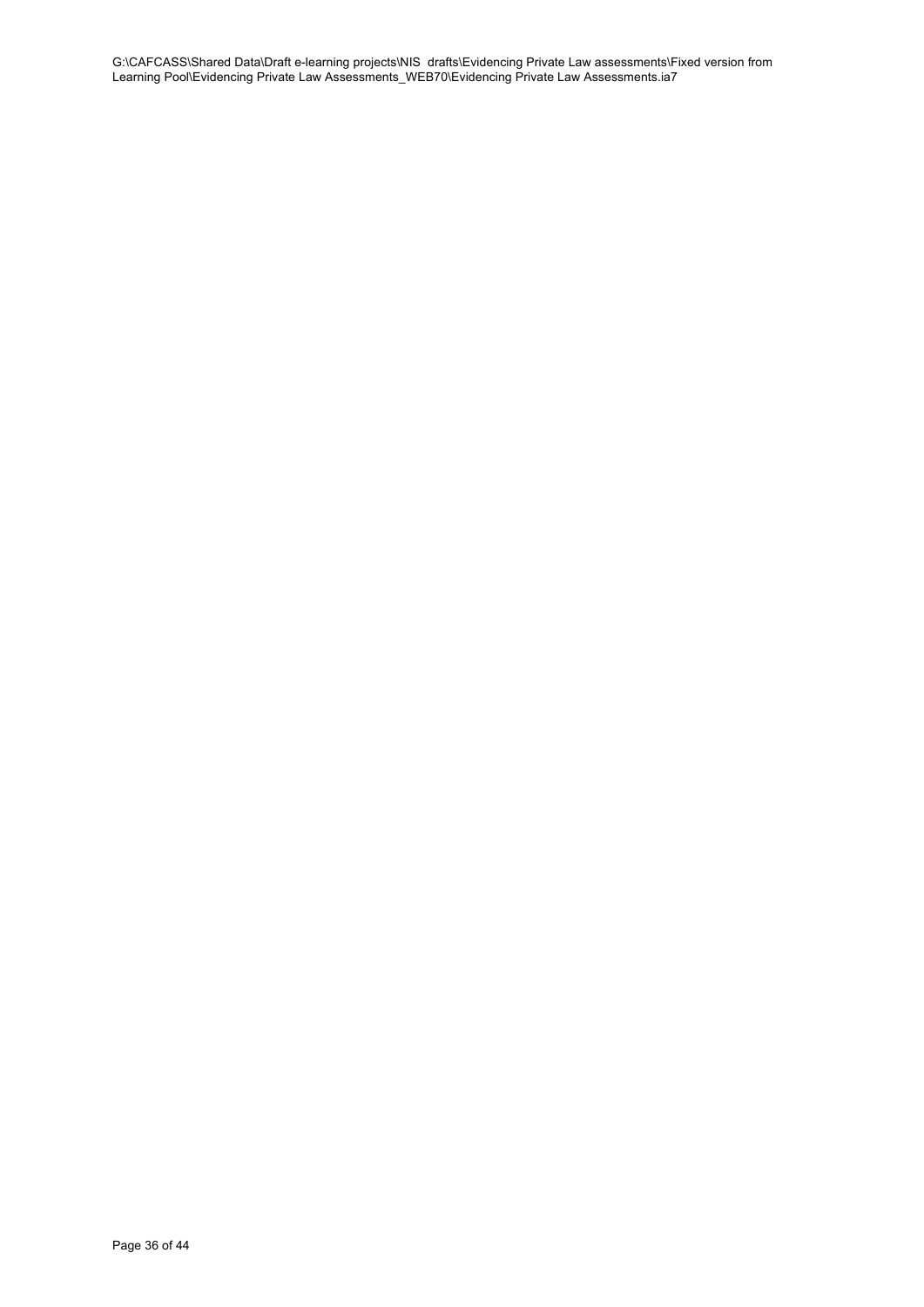| Section 4/6 | <b>Child Developmental Needs</b> |
|-------------|----------------------------------|
| Template    | Drag and drop                    |
| Page $4/4$  | Which tools should you use?      |

| Question               | Thinking of the Charltons' case, which tools<br>would you consider using in respect of the<br><b>Child Developmental Needs?</b><br>Taking into consideration all that you have<br>learned up to this point from the work<br>completed at the Work to First Hearing<br>stage, drag and drop the tools into one of<br>the columns below according to whether<br>you would use them for Peter or Polly.<br>Click 'OK' to submit your answer and<br>compare it to our suggested answer. |
|------------------------|-------------------------------------------------------------------------------------------------------------------------------------------------------------------------------------------------------------------------------------------------------------------------------------------------------------------------------------------------------------------------------------------------------------------------------------------------------------------------------------|
| 7 Drag Items           |                                                                                                                                                                                                                                                                                                                                                                                                                                                                                     |
| Drag Item 1            | Strengths and Difficulties: Child aged 11-16                                                                                                                                                                                                                                                                                                                                                                                                                                        |
| Drag Picture 1         |                                                                                                                                                                                                                                                                                                                                                                                                                                                                                     |
| <b>Drop Position 1</b> | Position 1                                                                                                                                                                                                                                                                                                                                                                                                                                                                          |
| Drag Item 2            | <b>Strengths and Difficulties: Main Carer</b><br>(Younger Child)                                                                                                                                                                                                                                                                                                                                                                                                                    |
| Drag Picture 2         |                                                                                                                                                                                                                                                                                                                                                                                                                                                                                     |
| <b>Drop Position 2</b> | Position 2                                                                                                                                                                                                                                                                                                                                                                                                                                                                          |
| Drag Item 3            | Strengths and Difficulties: Main Carer<br>(Older Child)                                                                                                                                                                                                                                                                                                                                                                                                                             |
| Drag Picture 3         |                                                                                                                                                                                                                                                                                                                                                                                                                                                                                     |
| Drop Position 3        | Position 1                                                                                                                                                                                                                                                                                                                                                                                                                                                                          |
| Drag Item 4            | Strengths and Difficulties - Teacher (Older<br>Child)                                                                                                                                                                                                                                                                                                                                                                                                                               |
| Drag Picture 4         |                                                                                                                                                                                                                                                                                                                                                                                                                                                                                     |
| Drop Position 4        | Position 1                                                                                                                                                                                                                                                                                                                                                                                                                                                                          |
| Drag Item 5            | <b>Adolescent Wellbeing</b>                                                                                                                                                                                                                                                                                                                                                                                                                                                         |
| Drag Picture 5         |                                                                                                                                                                                                                                                                                                                                                                                                                                                                                     |
| Drop Position 5        | Position 1                                                                                                                                                                                                                                                                                                                                                                                                                                                                          |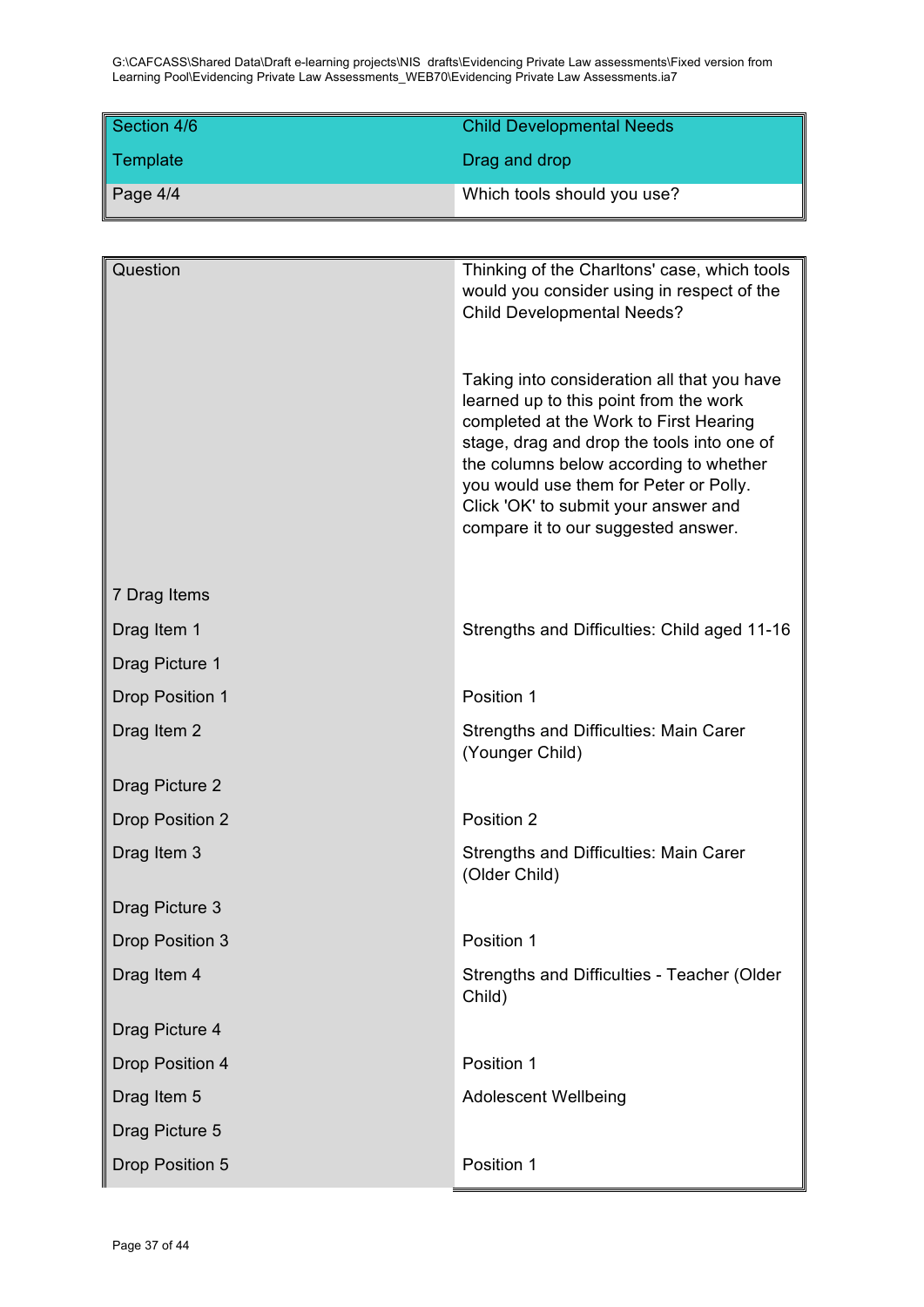| Drag Item 6                     | Children's Beliefs about Parental Divorce                                                                                                                                                                                                    |
|---------------------------------|----------------------------------------------------------------------------------------------------------------------------------------------------------------------------------------------------------------------------------------------|
| Drag Picture 6                  |                                                                                                                                                                                                                                              |
| Drop Position 6                 | Position 1                                                                                                                                                                                                                                   |
| Drag Item 7                     | Strengths and Difficulties - Teacher<br>(Younger Child)                                                                                                                                                                                      |
| Drag Picture 7                  |                                                                                                                                                                                                                                              |
| <b>Drop Position 7</b>          | Position 2                                                                                                                                                                                                                                   |
| Number of Attempts              | <not known=""></not>                                                                                                                                                                                                                         |
| <b>Feedback Correct</b>         | Well done this is Correct!                                                                                                                                                                                                                   |
| <b>Feedback Incorrect</b>       | I'm afraid this isn't quite right. Please press<br>reset and have another try. Think about<br>which tools would be appropriate for each<br>child. You can click the back arrow to re-<br>read the tool descriptions if you would like<br>to. |
| <b>Final Feedback Incorrect</b> | I'm afraid this is Incorrect                                                                                                                                                                                                                 |
|                                 | Click the model answer button to see the<br>answers in the correct places. Then click<br>forward arrow to continue with this<br>eLearning                                                                                                    |
| <b>Assessment Question</b>      | No                                                                                                                                                                                                                                           |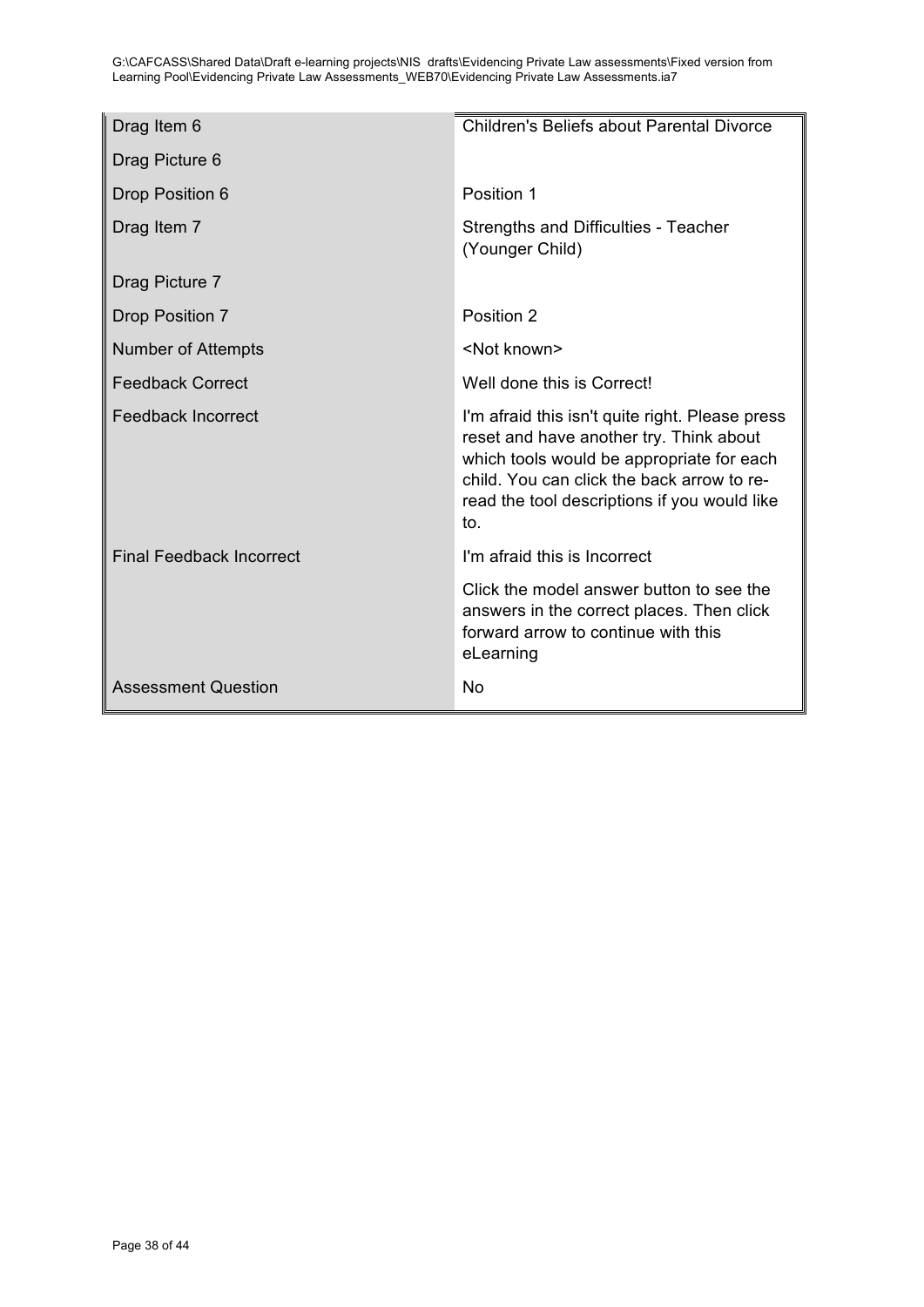| Section 5/6     | <b>Resilience and Vulnerability</b> |
|-----------------|-------------------------------------|
| <b>Template</b> | Clickable graphic                   |
| Page $1/4$      | How are Peter and Polly coping?     |

| Text                  | Click on the pictures of Peter and Polly<br>below to find out how they are feeling now.                                                                                                                                                |
|-----------------------|----------------------------------------------------------------------------------------------------------------------------------------------------------------------------------------------------------------------------------------|
|                       |                                                                                                                                                                                                                                        |
| <b>Image Name</b>     | Peter_and_Polly.JPG                                                                                                                                                                                                                    |
| <b>Image Alt Text</b> |                                                                                                                                                                                                                                        |
| <b>Hot Spot</b>       | <b>Display Text</b>                                                                                                                                                                                                                    |
| 1. Picture of Peter   | Peter is a very sensitive 12 year old boy<br>and is attending counselling to try to deal<br>with his dad's aggressive behaviour and the<br>separation of his parents.                                                                  |
| 2. Picture of Polly   |                                                                                                                                                                                                                                        |
|                       |                                                                                                                                                                                                                                        |
|                       |                                                                                                                                                                                                                                        |
|                       |                                                                                                                                                                                                                                        |
|                       |                                                                                                                                                                                                                                        |
|                       |                                                                                                                                                                                                                                        |
|                       |                                                                                                                                                                                                                                        |
|                       | Polly is only 6 and not quite as aware of all<br>the difficulties her parents have been going<br>through. She is obviously upset by the<br>separation but she is a happy little girl, who<br>likes living with just her mum and Peter. |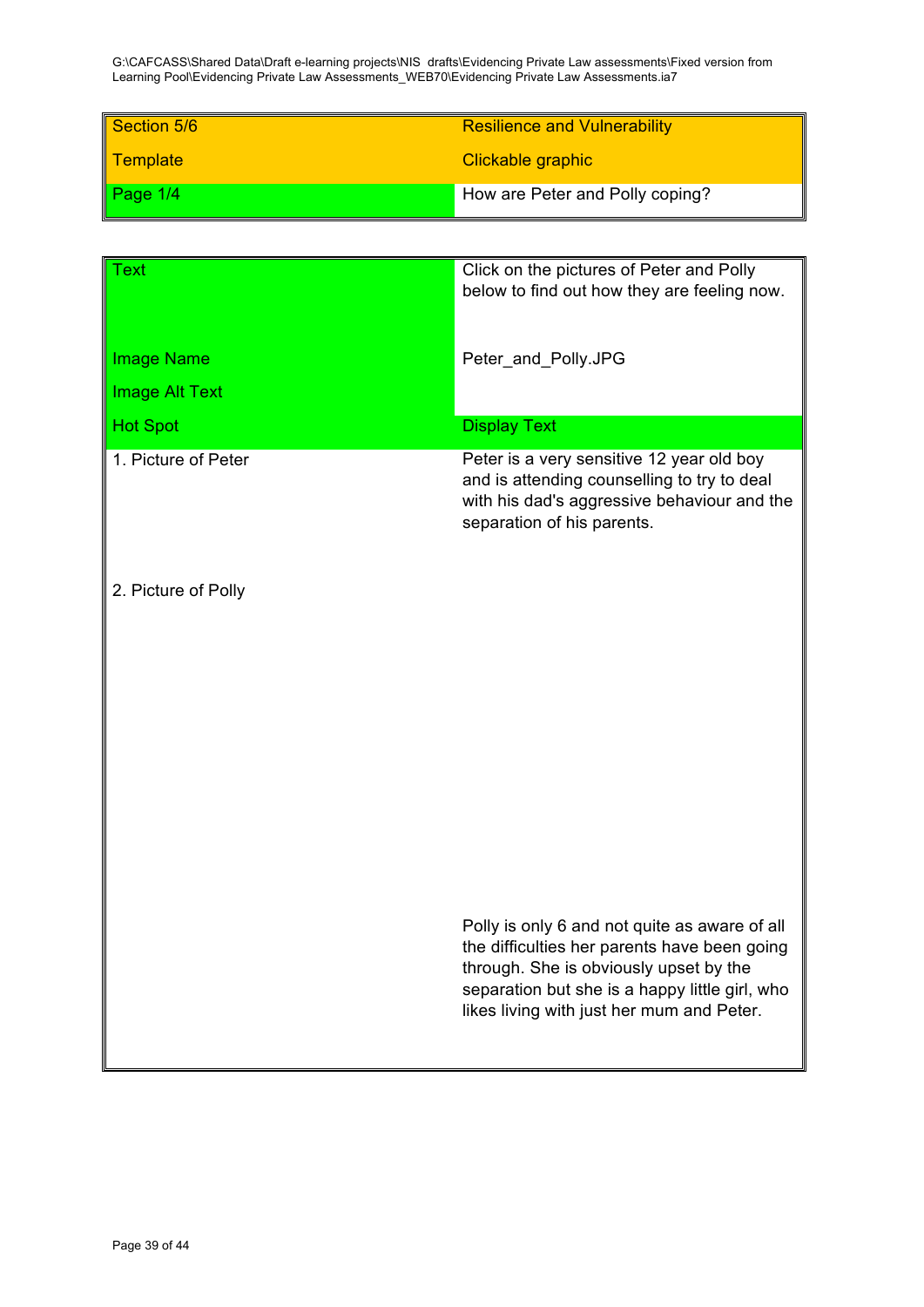| Section 5/6             | <b>Resilience and Vulnerability</b> |
|-------------------------|-------------------------------------|
| <mark>∥ Template</mark> | <b>Text with graphic</b>            |
| $\vert$ Page 2/4        | Resilience and Vulnerability Tools  |

| <b>Text</b>    | The Resilience and Vulnerability Tools can<br>be used during and post interview                                                                                                                                                                                                                                                                                                                                                                      |
|----------------|------------------------------------------------------------------------------------------------------------------------------------------------------------------------------------------------------------------------------------------------------------------------------------------------------------------------------------------------------------------------------------------------------------------------------------------------------|
|                | Please note the level of risk for children<br>who have been exposed to parental DV<br>cannot be fully analysed without taking into<br>account the individual child's level of<br>resilience and vulnerability. One child may<br>be better able than another to withstand<br>poor parenting, high levels of conflict<br>between parents or a single abusive event.<br>The tools listed on the forward arrow page<br>will help you make this analysis. |
| Image Name     | 5.1_Resilience_and_Vulnerability_pic.jpg                                                                                                                                                                                                                                                                                                                                                                                                             |
| Image Alt Text |                                                                                                                                                                                                                                                                                                                                                                                                                                                      |
| Image Effect   | <none></none>                                                                                                                                                                                                                                                                                                                                                                                                                                        |
| Image Layout   | <b>Text Wrap Right</b>                                                                                                                                                                                                                                                                                                                                                                                                                               |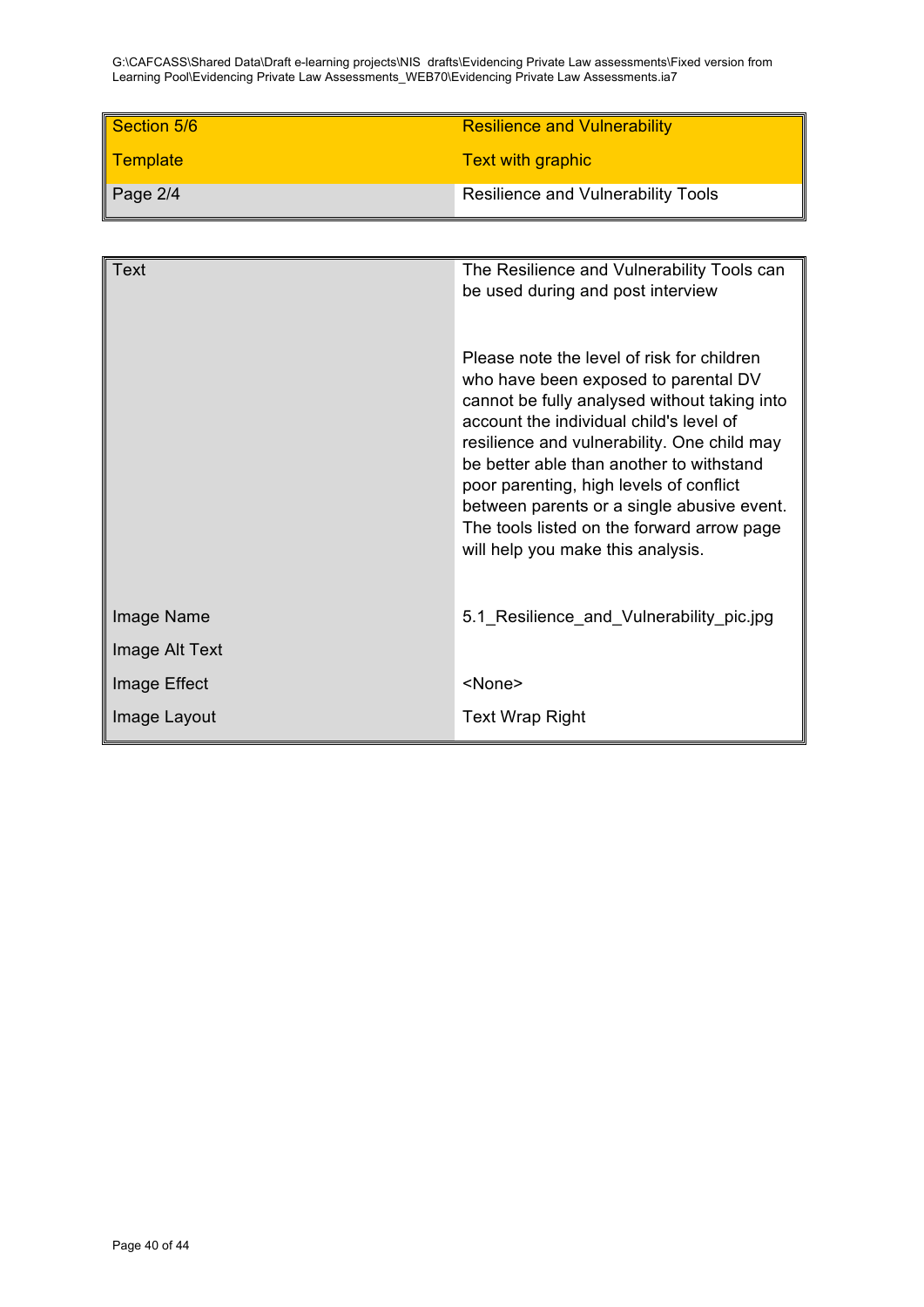| Section 5/6             | <b>Resilience and Vulnerability</b> |
|-------------------------|-------------------------------------|
| <mark>∥ Template</mark> | <b>Timeline</b>                     |
| Page $3/4$              | What are the tools?                 |

| Top Text               | Click the headings for a description of each<br>tool.                                                                                                                                                                                                                             |
|------------------------|-----------------------------------------------------------------------------------------------------------------------------------------------------------------------------------------------------------------------------------------------------------------------------------|
|                        | These are all found on the intranet, on the<br><b>Tools for Evidencing Informed Practice</b><br>page, within Section C of the matrix.                                                                                                                                             |
| <b>Display Type</b>    | Ordered display                                                                                                                                                                                                                                                                   |
| 3 Items                |                                                                                                                                                                                                                                                                                   |
| Position 1             | 0 percent                                                                                                                                                                                                                                                                         |
| Item 1                 | Tool 1                                                                                                                                                                                                                                                                            |
| <b>Tooltip 1</b>       | <none defined=""></none>                                                                                                                                                                                                                                                          |
| Text 1                 | Rosenburg Self Esteem Tool                                                                                                                                                                                                                                                        |
|                        | This is a tool a child or young person can fill<br>in themselves. It is a list of statements and<br>the person filling it in can choose how much<br>they agree or disagree with each one. This<br>tool is a good way to get some baseline<br>knowledge of how a child is feeling. |
| <b>Media Type 1</b>    | None                                                                                                                                                                                                                                                                              |
| <b>Media Details 1</b> |                                                                                                                                                                                                                                                                                   |
| Position 2             | 33 percent                                                                                                                                                                                                                                                                        |
| Item <sub>2</sub>      | Tool 2                                                                                                                                                                                                                                                                            |
| <b>Tooltip 2</b>       | <none defined=""></none>                                                                                                                                                                                                                                                          |
| Text 2                 | International Resilience Project 15-point<br>checklist for resilience (Grotberg, 1997)                                                                                                                                                                                            |
|                        | This is a simple 15 point checklist which<br>allows you to assess the resilience of the<br>children you are working with.                                                                                                                                                         |
| <b>Media Type 2</b>    | None                                                                                                                                                                                                                                                                              |
| <b>Media Details 2</b> |                                                                                                                                                                                                                                                                                   |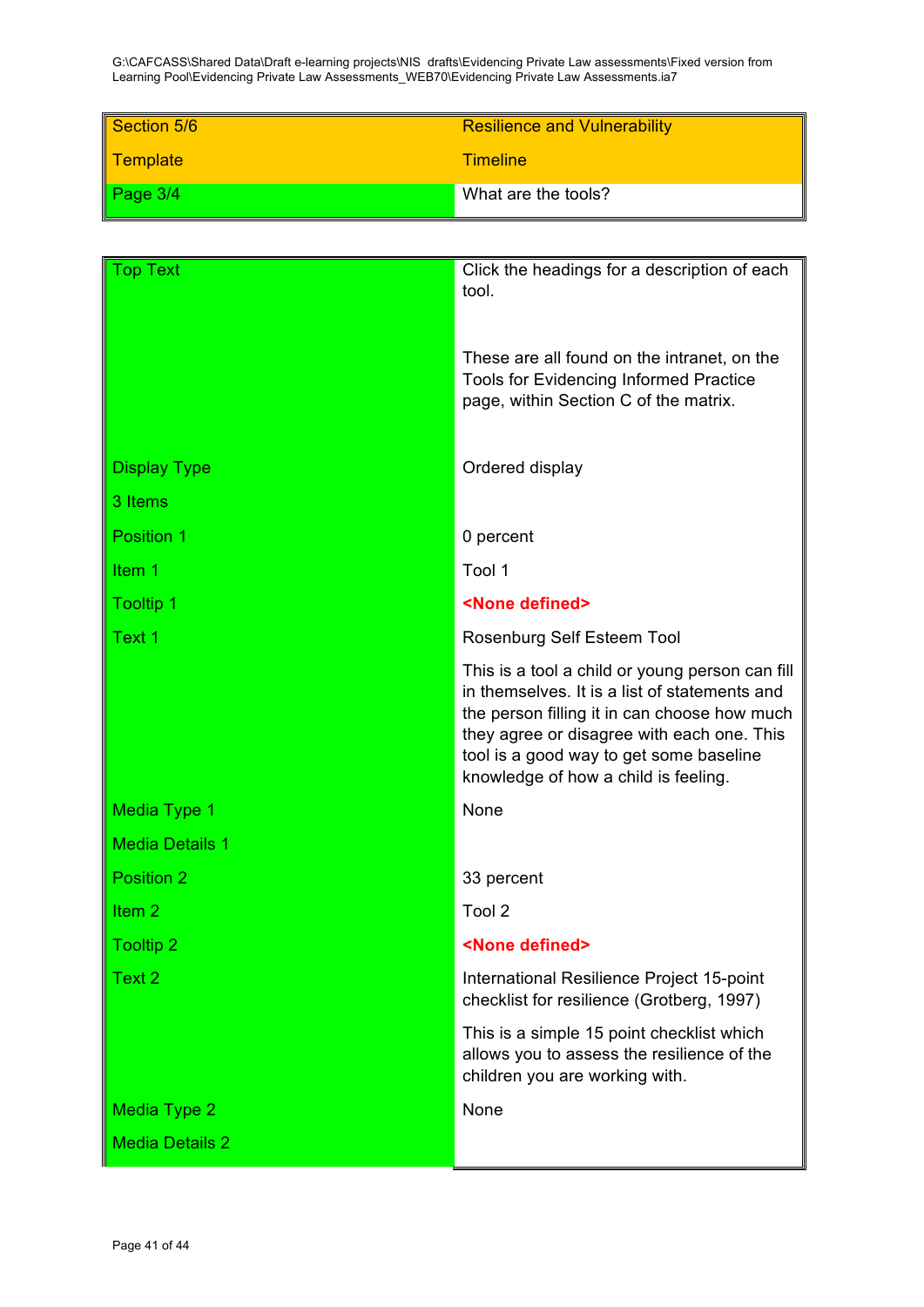| Position 3             | 66 percent                                                                                                                                                                                                                                                                                                    |
|------------------------|---------------------------------------------------------------------------------------------------------------------------------------------------------------------------------------------------------------------------------------------------------------------------------------------------------------|
| Item $3$               | Tool 3                                                                                                                                                                                                                                                                                                        |
| <b>Tooltip 3</b>       | <none defined=""></none>                                                                                                                                                                                                                                                                                      |
| Text 3                 | Resilience/Vunerability Matrix (Calder et al.<br>2006)                                                                                                                                                                                                                                                        |
|                        | This matrix shows the different factors<br>which can make a child resilient or<br>vulnerable. It shows how different factors<br>such as a protective environment or<br>adversity can relate to each other. It also<br>lists variables (e.g. age) which can make a<br>difference to how vulnerable a child is. |
| Media Type 3           | None                                                                                                                                                                                                                                                                                                          |
| <b>Media Details 3</b> |                                                                                                                                                                                                                                                                                                               |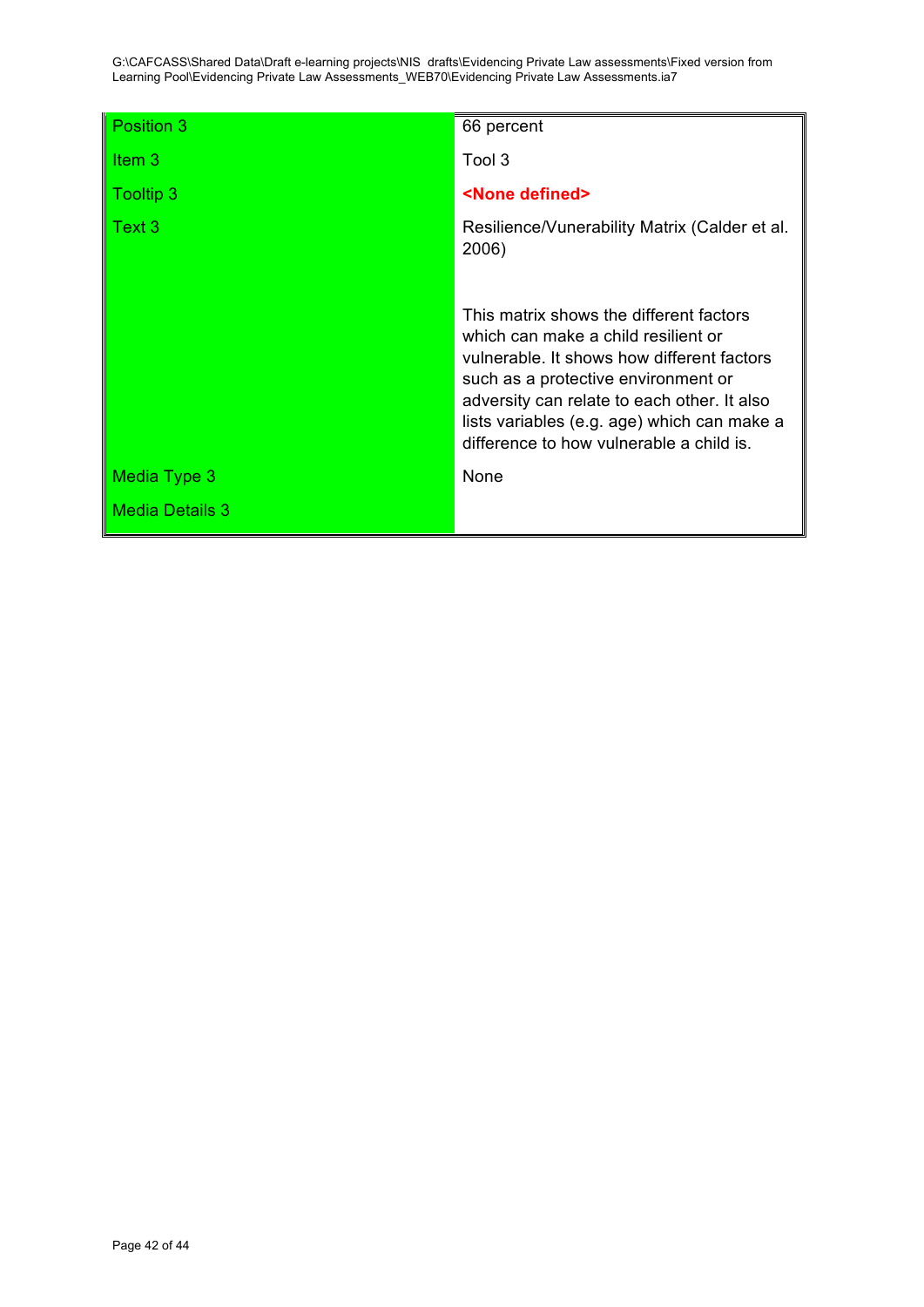| Section 5/6             | <b>Resilience and Vulnerability</b>                                    |
|-------------------------|------------------------------------------------------------------------|
| <mark>∥ Template</mark> | <b>Text with graphic</b>                                               |
| $\vert$ Page 4/4        | Resilience and Vulnerability Tools to use for<br>the Charlton children |

| Text           | All three of these tools should be used to<br>give you the information on which to base<br>your analysis of how resilient/vulnerable<br>Peter and Polly are to the situation with<br>their parents, particularly with respect to the<br>domestic violence issues, the drugs and the<br>alcohol misuse. |
|----------------|--------------------------------------------------------------------------------------------------------------------------------------------------------------------------------------------------------------------------------------------------------------------------------------------------------|
| Image Name     | 5.3 Resilience_Vulnerability_tools_pic.jpg                                                                                                                                                                                                                                                             |
| Image Alt Text | Child looking up at a parent while holding<br>their hand                                                                                                                                                                                                                                               |
| Image Effect   | <none></none>                                                                                                                                                                                                                                                                                          |
| Image Layout   | <none></none>                                                                                                                                                                                                                                                                                          |